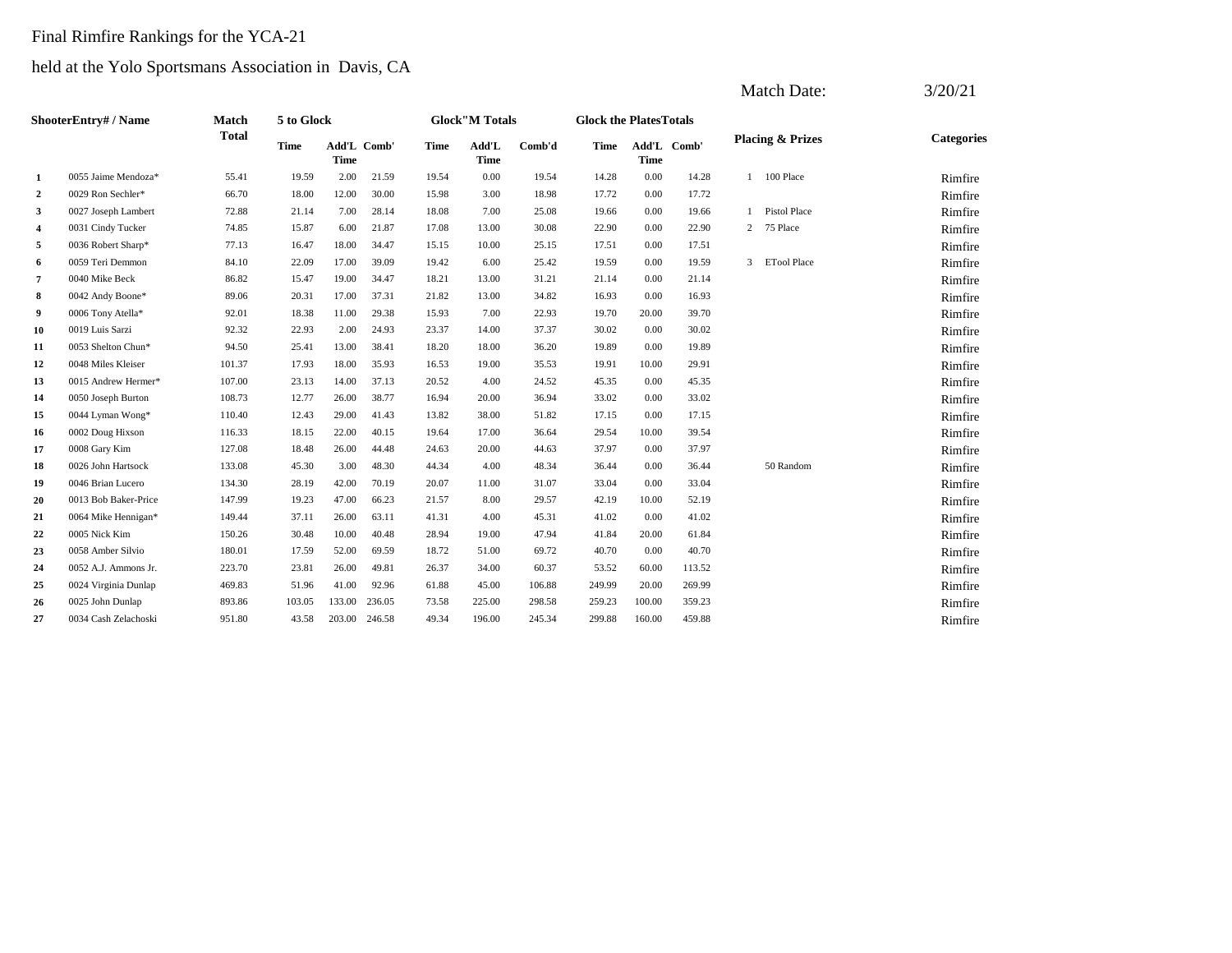# Final GLOCK Girl Rankings for the YCA-21

held at the Yolo Sportsmans Association in Davis, CA

|                | <b>ShooterEntry#/Name</b> | <b>Match</b> | 5 to Glock |                     |       |       | <b>Glock</b> "M Totals |        | <b>Glock the Plates Totals</b> |               |       |                               |
|----------------|---------------------------|--------------|------------|---------------------|-------|-------|------------------------|--------|--------------------------------|---------------|-------|-------------------------------|
|                |                           | <b>Total</b> | Time       | Add'L Comb'<br>Time |       | Time  | Add'L<br>Time          | Comb'd | Time                           | Add'L<br>Time | Comb' | <b>Placing &amp; Prizes</b>   |
|                | 0060 Teri Demmon          | 78.25        | 25.00      | 5.00                | 30.00 | 21.08 | 7.00                   | 28.08  | 20.17                          | 0.00          | 20.17 | 100 Place                     |
| $\mathbf{2}$   | 0021 Kelly Chi            | 123.27       | 32.83      | 13.00               | 45.83 | 26.75 | 16.00                  | 42.75  | 34.69                          | 0.00          | 34.69 | 2 ETool Place                 |
| 3              | 0054 Kathryn Myler        | 138.82       | 52.85      | 0.00                | 52.85 | 49.58 | 2.00                   | 51.58  | 34.39                          | 0.00          | 34.39 | Knife Place                   |
| $\overline{4}$ | 0017 Rene'a Bracken       | 170.19       | 50.18      | 15.00               | 65.18 | 39.77 | 14.00                  | 53.77  | 51.24                          | 0.00          | 51.24 | 2yr membership renewal Random |
| 5              | 0028 Cyndi Sechler        | 171.73       | 59.14      | 16.00               | 75.14 | 51.67 | 6.00                   | 57.67  | 38.92                          | 0.00          | 38.92 |                               |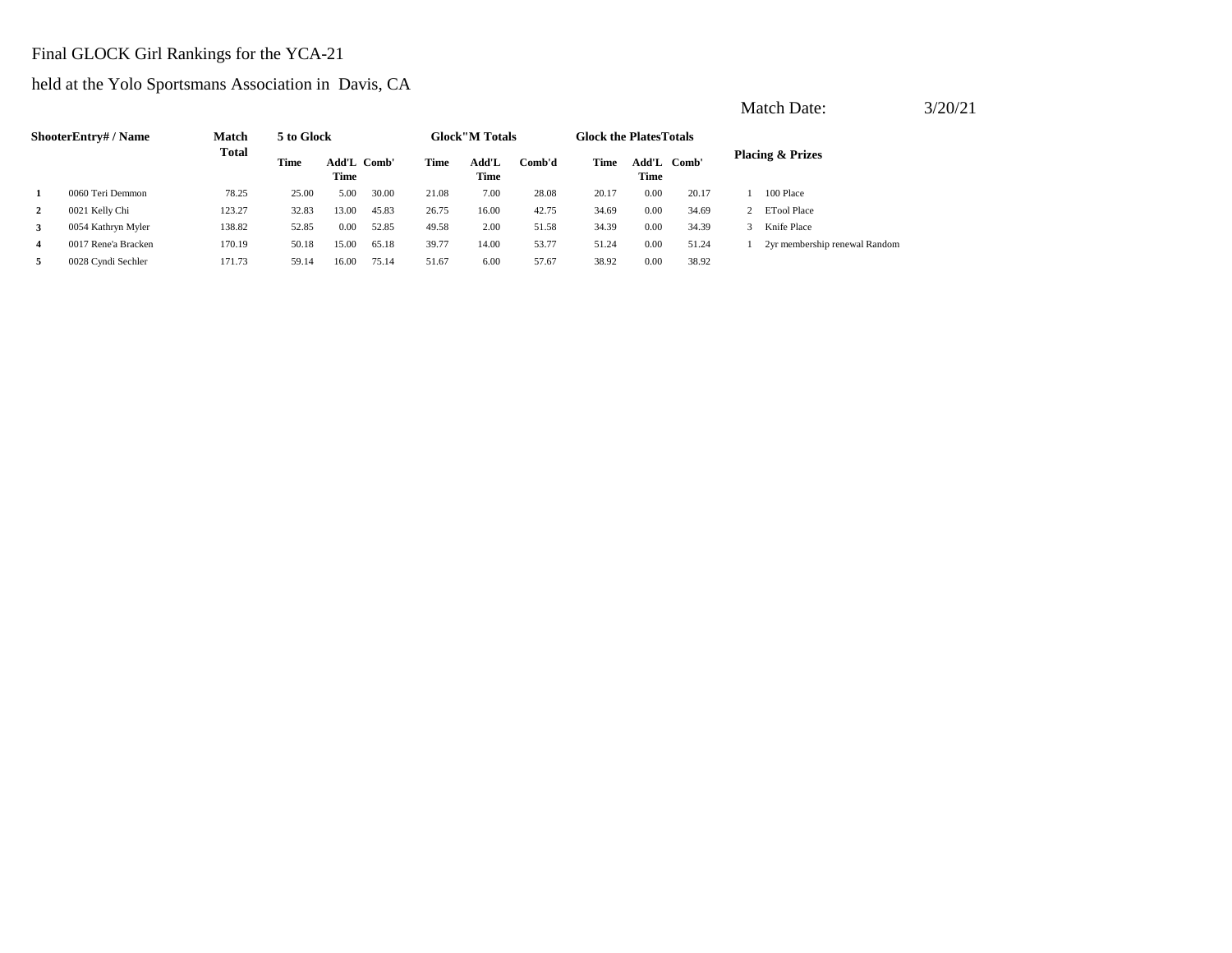# Final Pocket GLOCK Rankings for the YCA-21

## held at the Yolo Sportsmans Association in Davis, CA

|                | <b>ShooterEntry# / Name</b> | <b>Match</b> | 5 to Glock  |                     |       |             | <b>Glock</b> "M Totals |        | <b>Glock the PlatesTotals</b> |                     |        |   |                             |
|----------------|-----------------------------|--------------|-------------|---------------------|-------|-------------|------------------------|--------|-------------------------------|---------------------|--------|---|-----------------------------|
|                |                             | Total        | <b>Time</b> | Add'L Comb'<br>Time |       | <b>Time</b> | Add'L<br>Time          | Comb'd | <b>Time</b>                   | Add'L Comb'<br>Time |        |   | <b>Placing &amp; Prizes</b> |
| $\mathbf{1}$   | 0012 Erik Warren*           | 36.52        | 11.02       | 0.00                | 11.02 | 8.43        | 0.00                   | 8.43   | 17.07                         | 0.00                | 17.07  | 1 | 100 Place                   |
| $\overline{2}$ | 0056 Jaime Mendoza*         | 41.91        | 10.62       | 4.00                | 14.62 | 9.55        | 1.00                   | 10.55  | 16.74                         | 0.00                | 16.74  |   |                             |
| 3              | 0022 Troy McClintock        | 52.28        | 10.96       | 5.00                | 15.96 | 10.95       | 9.00                   | 19.95  | 16.37                         | 0.00                | 16.37  | 1 | 100 Place                   |
| 4              | 0014 Paul Soo Jr*           | 52.72        | 12.40       | 0.00                | 12.40 | 12.72       | 1.00                   | 13.72  | 16.60                         | 10.00               | 26.60  |   |                             |
| 5              | 0030 Ron Sechler*           | 58.17        | 14.25       | 5.00                | 19.25 | 14.08       | 1.00                   | 15.08  | 23.84                         | 0.00                | 23.84  |   |                             |
| 6              | 0007 Tony Atella*           | 71.68        | 11.69       | 3.00                | 14.69 | 13.01       | 2.00                   | 15.01  | 21.98                         | 20.00               | 41.98  |   |                             |
| $\overline{7}$ | 0016 Andrew Hermer*         | 74.06        | 17.19       | 4.00                | 21.19 | 14.89       | 1.00                   | 15.89  | 26.98                         | 10.00               | 36.98  |   |                             |
| 8              | 0045 Lyman Wong*            | 82.34        | 11.03       | 2.00                | 13.03 | 14.06       | 5.00                   | 19.06  | 20.25                         | 30.00               | 50.25  |   |                             |
| 9              | 0061 Alexander Chong        | 85.95        | 20.19       | 7.00                | 27.19 | 20.31       | 4.00                   | 24.31  | 34.45                         | 0.00                | 34.45  | 2 | <b>ETool Place</b>          |
| 10             | 0020 Luis Sarzi             | 91.03        | 16.43       | 7.00                | 23.43 | 18.73       | 16.00                  | 34.73  | 22.87                         | 10.00               | 32.87  | 3 | Knife Place                 |
| 11             | 0035 William Zelachoski     | 96.41        | 21.29       | 0.00                | 21.29 | 21.18       | 3.00                   | 24.18  | 30.94                         | 20.00               | 50.94  |   |                             |
| 12             | 0032 Cindy Tucker           | 97.34        | 18.79       | 5.00                | 23.79 | 16.81       | 7.00                   | 23.81  | 29.74                         | 20.00               | 49.74  |   |                             |
| 13             | 0043 Justin Stebbins        | 105.21       | 12.03       | 15.00               | 27.03 | 12.36       | 6.00                   | 18.36  | 29.82                         | 30.00               | 59.82  |   |                             |
| 14             | 0049 Miles Kleiser          | 124.23       | 16.37       | 6.00                | 22.37 | 14.92       | 5.00                   | 19.92  | 31.94                         | 50.00               | 81.94  |   |                             |
| 15             | 0011 Richard Snyder         | 132.41       | 19.61       | 14.00               | 33.61 | 25.08       | 6.00                   | 31.08  | 37.72                         | 30.00               | 67.72  |   |                             |
| 16             | 0057 Scott Riddle           | 132.94       | 21.14       | 6.00                | 27.14 | 16.14       | 14.00                  | 30.14  | 35.66                         | 40.00               | 75.66  |   |                             |
| 17             | 0063 Julian Delgado         | 133.96       | 13.74       | 4.00                | 17.74 | 14.66       | 5.00                   | 19.66  | 36.56                         | 60.00               | 96.56  |   |                             |
| 18             | 0065 Mike Hennigan*         | 143.26       | 26.19       | 8.00                | 34.19 | 35.69       | 6.00                   | 41.69  | 57.38                         | 10.00               | 67.38  |   |                             |
| 19             | 0003 Doug Hixson            | 160.95       | 12.46       | 13.00               | 25.46 | 14.84       | 17.00                  | 31.84  | 23.65                         | 80.00               | 103.65 |   |                             |
| 20             | 0047 Brian Lucero           | 206.19       | 36.93       | 5.00                | 41.93 | 27.02       | 36.00                  | 63.02  | 41.24                         | 60.00               | 101.24 |   |                             |
| 21             | 0051 Joseph Burton          | 239.43       | 20.67       | 41.00               | 61.67 | 19.44       | 12.00                  | 31.44  | 46.32                         | 100.00              | 146.32 |   |                             |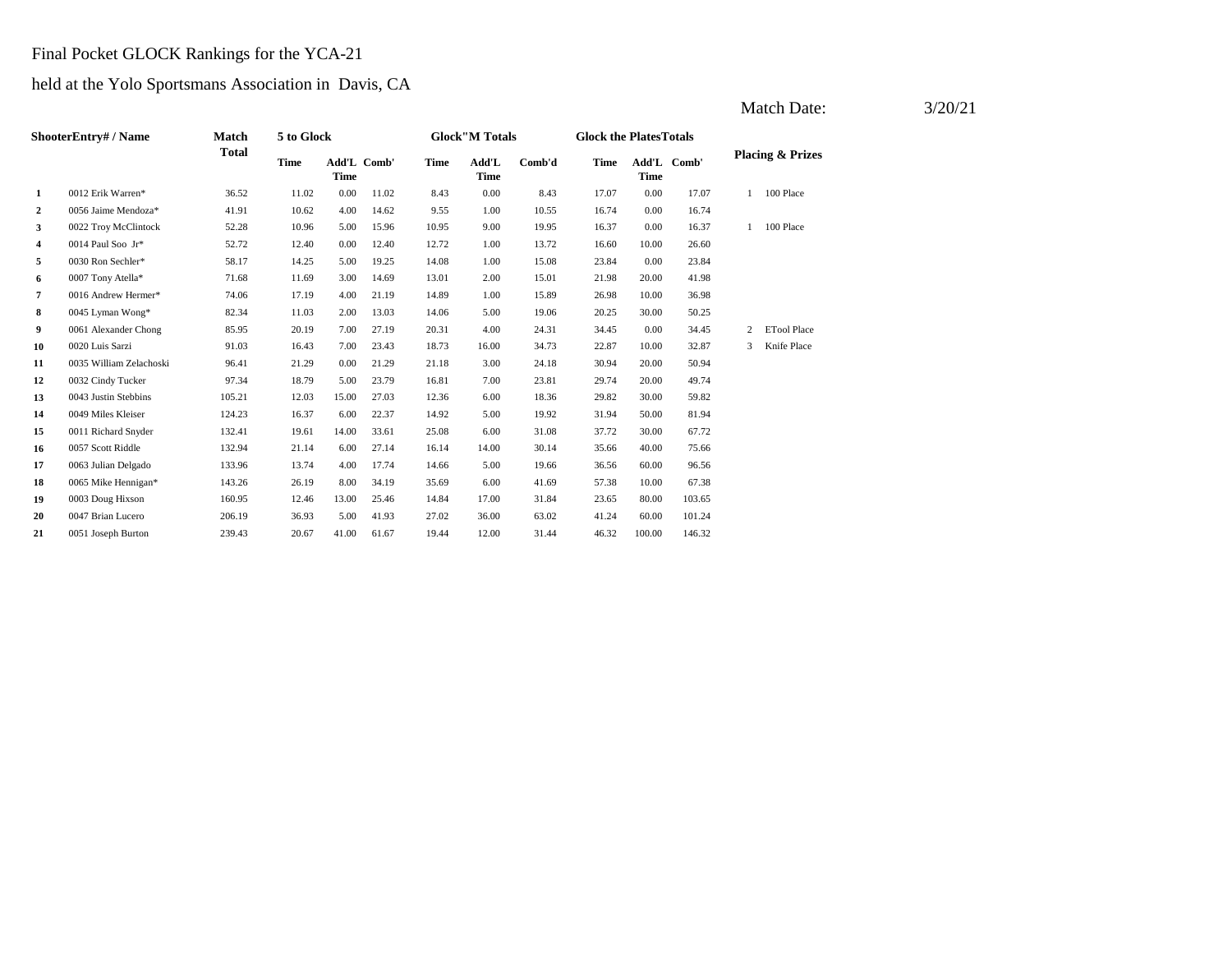# Final Stock MOS Rankings for the YCA-21

### held at the Yolo Sportsmans Association in Davis, CA

|                | ShooterEntry# / Name   | <b>Match</b> | 5 to Glock |                     |       |       | <b>Glock</b> "M Totals |        | <b>Glock the PlatesTotals</b> |                     |       |    |                             |
|----------------|------------------------|--------------|------------|---------------------|-------|-------|------------------------|--------|-------------------------------|---------------------|-------|----|-----------------------------|
|                |                        | <b>Total</b> | Time       | Add'L Comb'<br>Time |       | Time  | Add'L<br>Time          | Comb'd | Time                          | Add'L Comb'<br>Time |       |    | <b>Placing &amp; Prizes</b> |
| 1              | 0037 Robert Sharp*     | 62.01        | 16.58      | 7.00                | 23.58 | 14.90 | 6.00                   | 20.90  | 17.53                         | 0.00                | 17.53 |    | 100 Place                   |
| $\overline{2}$ | 0018 Tony Atella*      | 62.03        | 15.07      | 4.00                | 19.07 | 17.36 | 8.00                   | 25.36  | 17.60                         | 0.00                | 17.60 |    |                             |
| 3              | 0001 Geoffrey Reisland | 62.03        | 13.98      | 11.00               | 24.98 | 12.09 | 12.00                  | 24.09  | 12.96                         | 0.00                | 12.96 |    | 100 Place                   |
| $\overline{4}$ | 0023 Troy McClintock   | 65.86        | 16.94      | 5.00                | 21.94 | 13.36 | 15.00                  | 28.36  | 15.56                         | 0.00                | 15.56 |    | <b>ETool Place</b>          |
| 5              | 0004 Doug Hixson       | 80.36        | 21.06      | 6.00                | 27.06 | 19.94 | 7.00                   | 26.94  | 26.36                         | 0.00                | 26.36 | 3. | Knife Place                 |
| 6              | 0041 Lily Grassmidt    | 96.13        | 20.82      | 14.00               | 34.82 | 15.19 | 24.00                  | 39.19  | 22.12                         | 0.00                | 22.12 |    |                             |
| $\overline{7}$ | 0033 Cindy Tucker      | 136.15       | 23.72      | 18.00               | 41.72 | 22.24 | 34.00                  | 56.24  | 28.19                         | 10.00               | 38.19 |    |                             |
| 8              | 0062 Alexander Chong   | 162.41       | 51.95      | 16.00               | 67.95 | 56.09 | 13.00                  | 69.09  | 25.37                         | 0.00                | 25.37 |    |                             |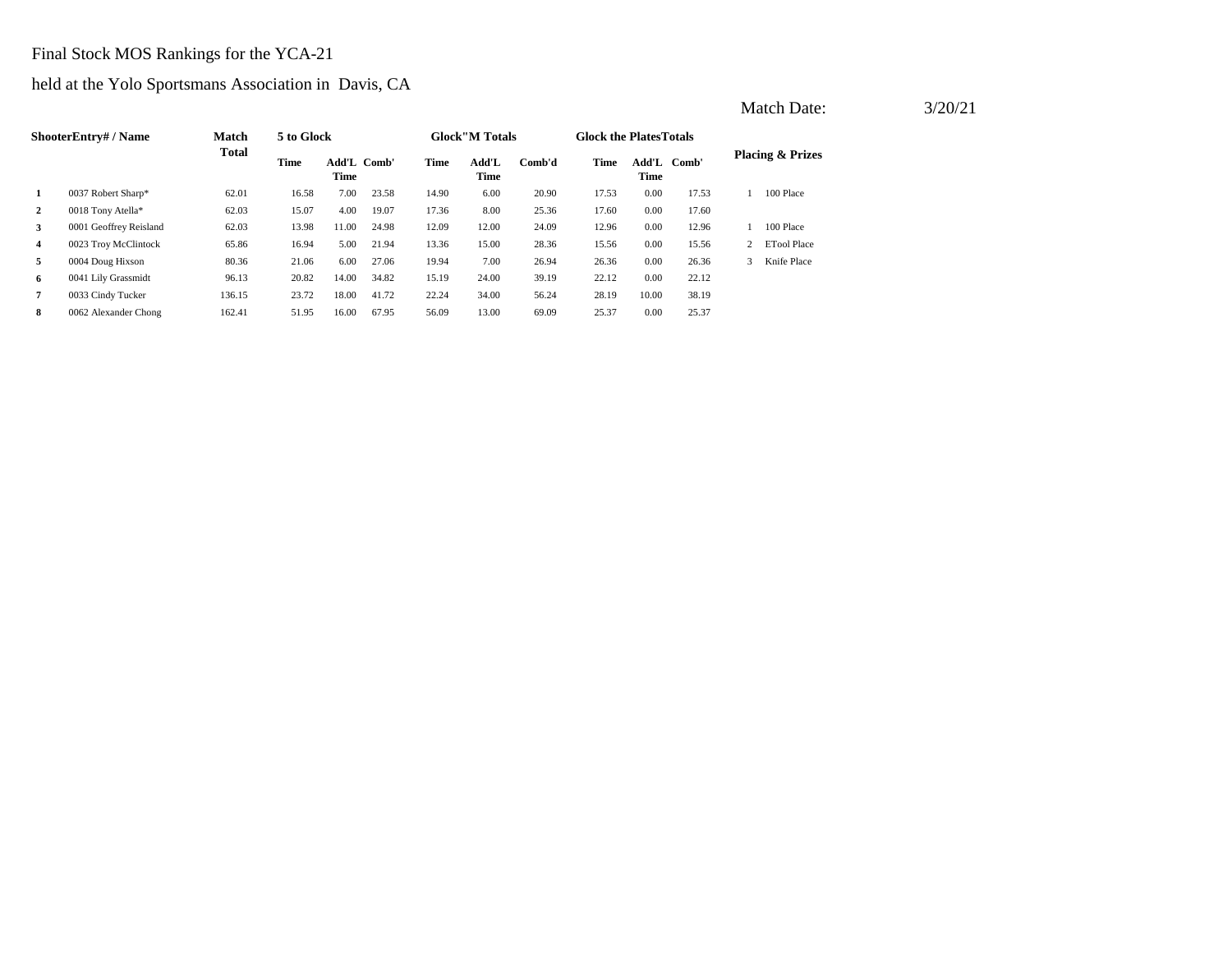Match Date:

**The following scores have not been included in the above results due to administrative issues or scoring errors Please call the GSSF office (770) 437-4718 as soon as possible for further clarification. Thank you.**

**Shooters who did not finish the match...**

### **Shooters who did not show**

- $1 \t0066$ **1** Mike Hennigan\*
- 2 0038 **2** Richard Lesher\*
- 3 0039 **3** Richard Lesher\*
- 4 0009 **4** Roderick Suguitan
- **5** 0010 Roderick Suguitan

**Page 5 of 5 4/20/2021 12:31:45 PM Unlimited Davis, CA**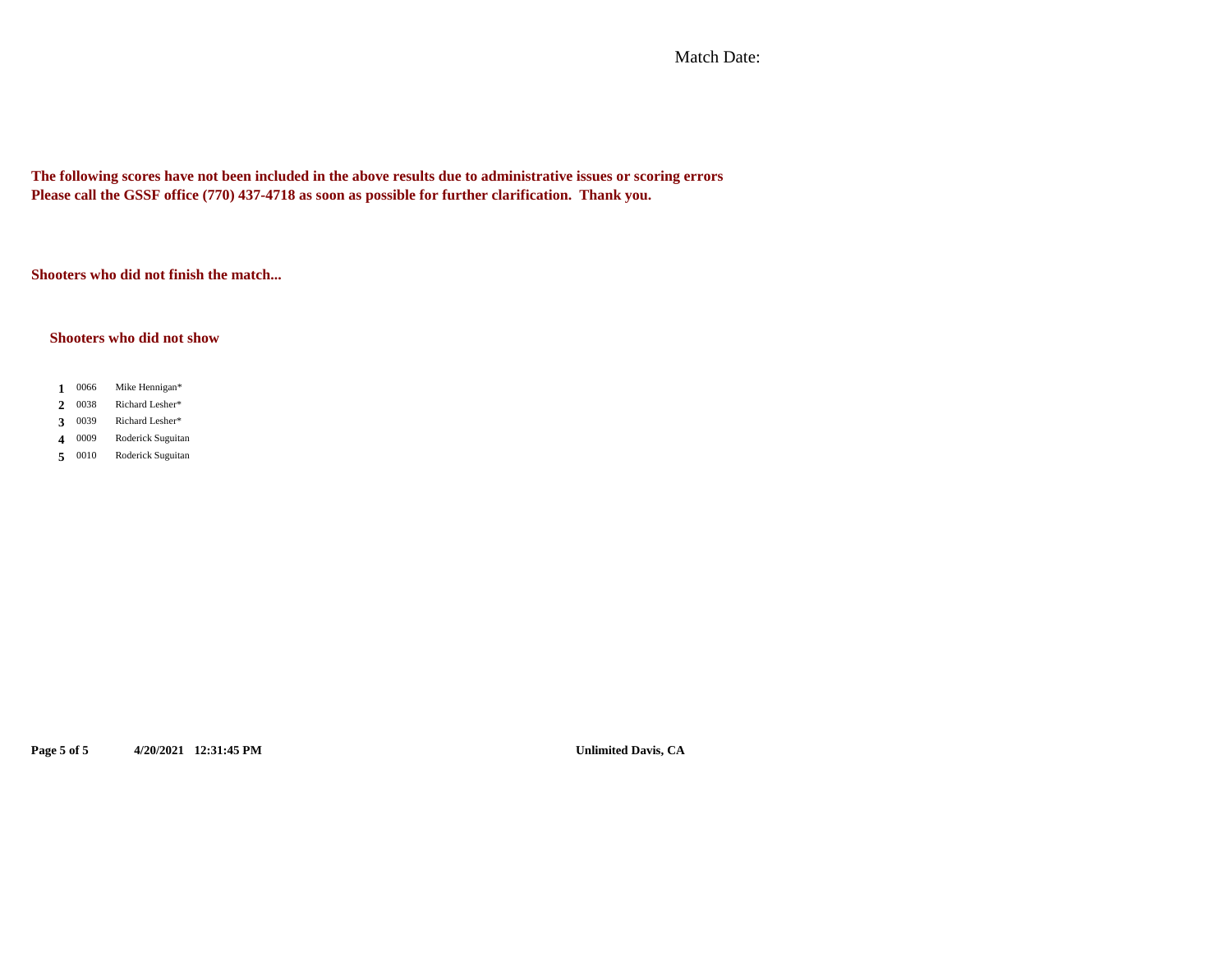### Final Civilian Rankings for the Northern California GLOCK Challenge XIII

|                |                            |              |             |             |             |       |                       |        |                               |             |             |                | <b>Match Date:</b>            | 3/20/21                  |
|----------------|----------------------------|--------------|-------------|-------------|-------------|-------|-----------------------|--------|-------------------------------|-------------|-------------|----------------|-------------------------------|--------------------------|
|                | ShooterEntry# / Name       | Match        | 5 to Glock  |             |             |       | <b>Glock"M Totals</b> |        | <b>Glock the PlatesTotals</b> |             |             |                |                               |                          |
|                |                            | <b>Total</b> | <b>Time</b> | <b>Time</b> | Add'L Comb' | Time  | Add'L<br><b>Time</b>  | Comb'd | Time                          | <b>Time</b> | Add'L Comb' |                | <b>Placing &amp; Prizes</b>   | <b>Categories</b>        |
| 1              | 0224 Dario Aghai-Yazdi     | 64.91        | 16.56       | 1.00        | 17.56       | 18.45 | 8.00                  | 26.45  | 20.90                         | 0.00        | 20.90       | -1             | Pistol Place                  |                          |
| $\overline{2}$ | 0113 Jules Vanfau          | 66.82        | 17.93       | 7.00        | 24.93       | 17.70 | 7.00                  | 24.70  | 17.19                         | 0.00        | 17.19       | $\overline{2}$ | 100 Place                     |                          |
| 3              | 0009 Andy Boone            | 69.37        | 23.76       | 1.00        | 24.76       | 26.29 | 1.00                  | 27.29  | 17.32                         | 0.00        | 17.32       |                | 3 75 Place                    |                          |
| $\overline{4}$ | 0012 Clayton Perreira-Pico | 75.75        | 22.47       | 1.00        | 23.47       | 15.25 | 15.00                 | 30.25  | 22.03                         | 0.00        | 22.03       |                |                               |                          |
| 5              | 0254 Jim Griffiths         | 77.08        | 18.37       | 11.00       | 29.37       | 17.64 | 10.00                 | 27.64  | 20.07                         | 0.00        | 20.07       |                |                               |                          |
| 6              | 0152 Michael Chester       | 81.51        | 19.72       | 16.00       | 35.72       | 15.98 | 4.00                  | 19.98  | 25.81                         | 0.00        | 25.81       |                | 75 Super Senior               | Super Senior             |
| $\overline{7}$ | 0092 Troy Taylor           | 84.79        | 23.60       | 3.00        | 26.60       | 26.17 | 9.00                  | 35.17  | 23.02                         | 0.00        | 23.02       |                | 75 Senior                     | Senior                   |
| 8              | 0248 Julian Delgado        | 85.43        | 25.59       | 9.00        | 34.59       | 20.99 | 7.00                  | 27.99  | 22.85                         | 0.00        | 22.85       |                |                               | Senior                   |
| 9              | 0149 Mike Beck             | 86.99        | 17.75       | 17.00       | 34.75       | 20.45 | 7.00                  | 27.45  | 24.79                         | 0.00        | 24.79       |                |                               |                          |
| 10             | 0032 Bob Swanson           | 87.34        | 26.46       | 4.00        | 30.46       | 25.42 | 4.00                  | 29.42  | 27.46                         | 0.00        | 27.46       |                |                               | Super Senior             |
| 11             | 0045 Bob Baker-Price       | 91.20        | 21.72       | 4.00        | 25.72       | 22.31 | 18.00                 | 40.31  | 25.17                         | 0.00        | 25.17       |                |                               | Super Senior             |
| 12             | 0005 Paul Pierce           | 95.50        | 18.84       | 15.00       | 33.84       | 17.90 | 17.00                 | 34.90  | 26.76                         | 0.00        | 26.76       |                |                               | Super Senior             |
| 13             | 0121 Robert Jahn           | 95.81        | 19.53       | 16.00       | 35.53       | 20.69 | 19.00                 | 39.69  | 20.59                         | 0.00        | 20.59       |                |                               | Senior                   |
| 14             | 0164 Joel Batts            | 96.16        | 29.24       | 4.00        | 33.24       | 25.52 | 4.00                  | 29.52  | 33.40                         | 0.00        | 33.40       |                |                               |                          |
| 15             | 0218 Jerome Ching          | 100.14       | 23.38       | 18.00       | 41.38       | 17.71 | 10.00                 | 27.71  | 31.05                         | 0.00        | 31.05       |                |                               |                          |
| 16             | 0014 Don Thomas            | 100.76       | 22.39       | 14.00       | 36.39       | 23.44 | 11.00                 | 34.44  | 29.93                         | 0.00        | 29.93       |                |                               | Senior                   |
| 17             | 0112 Ken Mejica            | 105.65       | 25.68       | 18.00       | 43.68       | 21.08 | 17.00                 | 38.08  | 23.89                         | 0.00        | 23.89       |                | 2yr membership renewal Random |                          |
| 18             | 0034 Scott Riddle          | 107.00       | 29.33       | 4.00        | 33.33       | 23.97 | 12.00                 | 35.97  | 37.70                         | 0.00        | 37.70       |                |                               | Senior                   |
| 19             | 0102 Curtis Mason          | 108.42       | 20.04       | 23.00       | 43.04       | 20.11 | 16.00                 | 36.11  | 29.27                         | 0.00        | 29.27       |                |                               | Senior                   |
| 20             | 0133 Ryon Sechler          | 108.69       | 21.04       | 21.00       | 42.04       | 19.23 | 23.00                 | 42.23  | 24.42                         | 0.00        | 24.42       |                |                               |                          |
| 21             | 0001 Doug Hixson           | 108.96       | 23.95       | 27.00       | 50.95       | 18.65 | 14.00                 | 32.65  | 25.36                         | 0.00        | 25.36       |                |                               | Senior                   |
| 22             | 0125 John Wu               | 110.24       | 32.42       | 10.00       | 42.42       | 32.15 | 7.00                  | 39.15  | 28.67                         | 0.00        | 28.67       |                |                               |                          |
| 23             | 0021 Dave Wayda            | 116.18       | 18.99       | 25.00       | 43.99       | 17.78 | 31.00                 | 48.78  | 23.41                         | 0.00        | 23.41       |                | 50 Random                     | Senior                   |
| 24             | 0037 Richard Snyder        | 121.07       | 32.16       | 22.00       | 54.16       | 27.97 | 4.00                  | 31.97  | 34.94                         | 0.00        | 34.94       |                |                               | Super Senior             |
| 25             | 0061 Gary Orr              | 121.79       | 22.89       | 27.00       | 49.89       | 23.93 | 21.00                 | 44.93  | 26.97                         | 0.00        | 26.97       |                |                               | Super Senior             |
| 26             | 0003 Nick Kim              | 122.03       | 26.86       | 21.00       | 47.86       | 29.32 | 10.00                 | 39.32  | 34.85                         | 0.00        | 34.85       |                |                               |                          |
| 27             | 0110 Michael Advincula     | 127.05       | 17.03       | 35.00       | 52.03       | 23.68 | 13.00                 | 36.68  | 38.34                         | 0.00        | 38.34       |                |                               |                          |
| 28             | 0053 Kolin Koon            | 130.21       | 49.47       | 5.00        | 54.47       | 40.91 | 1.00                  | 41.91  | 33.83                         | 0.00        | 33.83       |                |                               | Super Senior             |
| 29             | 0242 Alexander Chong       | 130.76       | 40.91       | 4.00        | 44.91       | 29.14 | 23.00                 | 52.14  | 33.71                         | 0.00        | 33.71       |                |                               |                          |
| 30             | 0154 Mark Will             | 133.70       | 44.46       | 6.00        | 50.46       | 40.23 | 7.00                  | 47.23  | 36.01                         | 0.00        | 36.01       |                |                               |                          |
| 31             | 0171 Justin Stebbins       | 139.87       | 18.13       | 16.00       | 34.13       | 14.97 | 31.00                 | 45.97  | 29.77                         | 30.00       | 59.77       |                |                               |                          |
| 32             | 0135 Eric Carlson          | 142.28       | 27.60       | 31.00       | 58.60       | 26.91 | 18.00                 | 44.91  | 38.77                         | 0.00        | 38.77       |                |                               |                          |
| 33             | 0056 Andres Flores         | 144.53       | 28.77       | 38.00       | 66.77       | 27.74 | 23.00                 | 50.74  | 27.02                         | 0.00        | 27.02       |                |                               |                          |
| 34             | 0167 Michael Beck          | 144.56       | 30.13       | 27.00       | 57.13       | 34.83 | 12.00                 | 46.83  | 40.60                         | 0.00        | 40.60       |                |                               | Super Senior             |
| 35             | 0142 William Pinney III    | 148.57       | 25.74       | 15.00       | 40.74       | 25.29 | 41.00                 | 66.29  | 41.54                         | 0.00        | 41.54       |                | 75 Challenged                 | Challenged, Super Senior |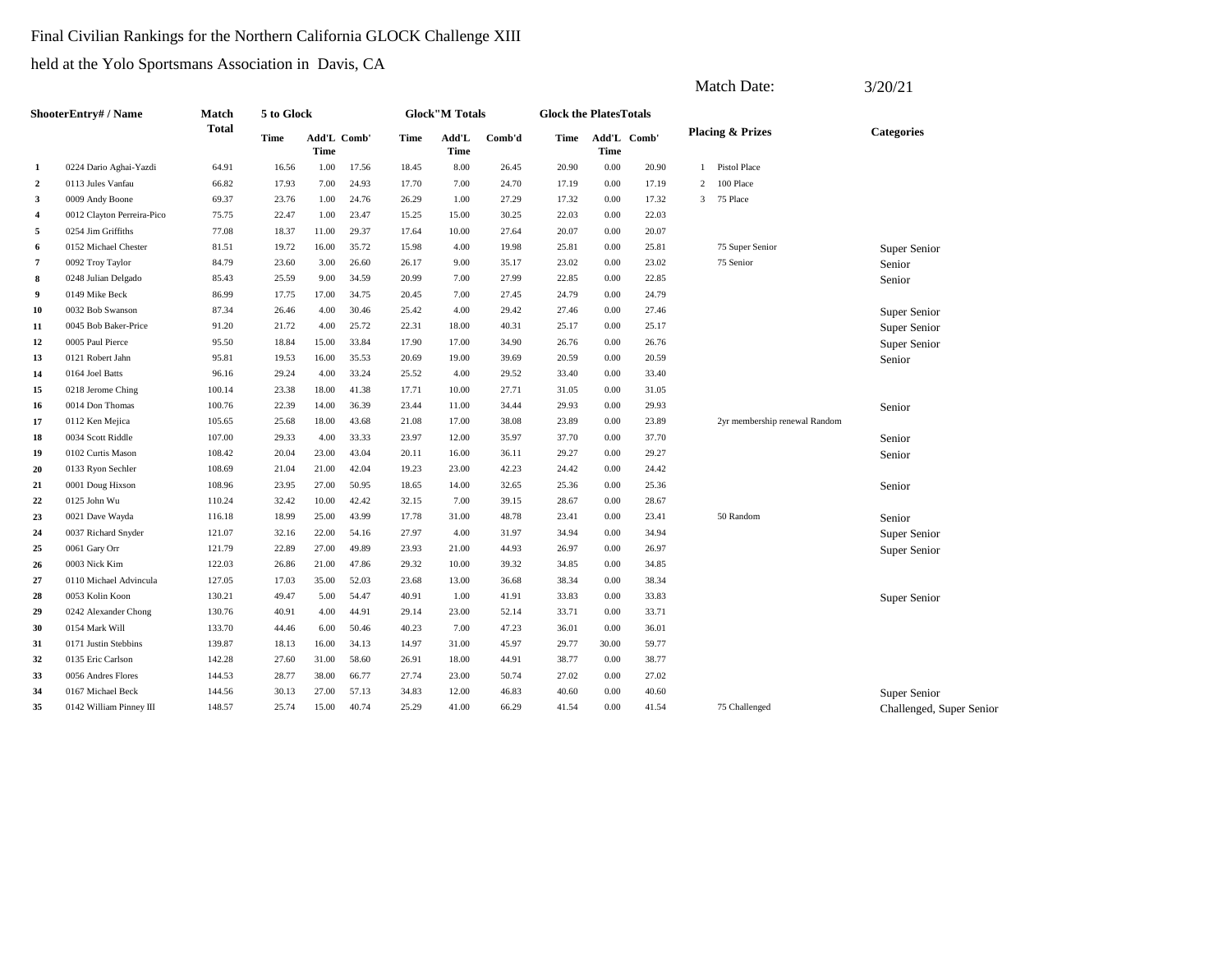|    | <b>ShooterEntry#/Name</b> | Match        | 5 to Glock  |       |             |       | <b>Glock</b> "M Totals |        | <b>Glock the PlatesTotals</b> |             |             |                               |                      |
|----|---------------------------|--------------|-------------|-------|-------------|-------|------------------------|--------|-------------------------------|-------------|-------------|-------------------------------|----------------------|
|    |                           | <b>Total</b> | <b>Time</b> | Time  | Add'L Comb' | Time  | Add'L<br>Time          | Comb'd | Time                          | <b>Time</b> | Add'L Comb' | <b>Placing &amp; Prizes</b>   | <b>Categories</b>    |
| 36 | 0097 Kelly Chi            | 149.18       | 30.64       | 19.00 | 49.64       | 25.05 | 26.00                  | 51.05  | 38.49                         | 10.00       | 48.49       | 75 Adult Female               | <b>Adult Female</b>  |
| 37 | 0158 Eric Vigil           | 149.55       | 35.30       | 15.00 | 50.30       | 31.59 | 14.00                  | 45.59  | 33.66                         | 20.00       | 53.66       |                               |                      |
| 38 | 0126 Lily Lau             | 153.80       | 39.54       | 6.00  | 45.54       | 46.93 | 14.00                  | 60.93  | 47.33                         | 0.00        | 47.33       | 50 Random                     | <b>Adult Female</b>  |
| 39 | 0209 Kathryn Myler        | 154.85       | 56.91       | 3.00  | 59.91       | 55.72 | 4.00                   | 59.72  | 35.22                         | 0.00        | 35.22       | 75 Junior Female              | Junior Female        |
| 40 | 0067 Caedon Johnson       | 155.91       | 25.53       | 34.00 | 59.53       | 17.62 | 25.00                  | 42.62  | 33.76                         | 20.00       | 53.76       | 75 Junior Male                | Junior Male          |
| 41 | 0109 Keaton Engstrom      | 160.60       | 46.79       | 21.00 | 67.79       | 37.61 | 9.00                   | 46.61  | 46.20                         | 0.00        | 46.20       |                               |                      |
| 42 | 0107 John Hartsock        | 161.80       | 49.77       | 19.00 | 68.77       | 38.99 | 8.00                   | 46.99  | 46.04                         | 0.00        | 46.04       |                               | Super Senior         |
| 43 | 0200 Jeff Martinez        | 163.35       | 15.99       | 57.00 | 72.99       | 22.61 | 23.00                  | 45.61  | 44.75                         | 0.00        | 44.75       | 50 Random                     |                      |
| 44 | 0175 Bryan Larson         | 168.00       | 15.37       | 27.00 | 42.37       | 15.16 | 16.00                  | 31.16  | 34.47                         | 60.00       | 94.47       |                               |                      |
| 45 | 0239 Benjamin Hsueh       | 171.47       | 57.62       | 27.00 | 84.62       | 35.44 | 15.00                  | 50.44  | 36.41                         | 0.00        | 36.41       |                               |                      |
| 46 | 0101 Mark Brodsky         | 176.35       | 42.32       | 25.00 | 67.32       | 37.53 | 15.00                  | 52.53  | 56.50                         | 0.00        | 56.50       |                               | Super Senior         |
| 47 | 0134 Blake Kreitzer       | 176.55       | 19.56       | 39.00 | 58.56       | 17.28 | 50.00                  | 67.28  | 40.71                         | 10.00       | 50.71       |                               | Senior               |
| 48 | 0173 Ramon Chavez         | 176.70       | 31.56       | 14.00 | 45.56       | 25.36 | 39.00                  | 64.36  | 36.78                         | 30.00       | 66.78       |                               |                      |
| 49 | 0174 Carlos Chavez        | 178.56       | 14.95       | 46.00 | 60.95       | 14.93 | 29.00                  | 43.93  | 33.68                         | 40.00       | 73.68       |                               |                      |
| 50 | 0048 Bernard Weinzimmer   | 188.03       | 31.06       | 37.00 | 68.06       | 26.54 | 37.00                  | 63.54  | 46.43                         | 10.00       | 56.43       |                               | Super Senior         |
| 51 | 0118 Russell Shryock      | 194.32       | 33.76       | 46.00 | 79.76       | 32.76 | 34.00                  | 66.76  | 47.80                         | 0.00        | 47.80       | 2yr membership renewal Random |                      |
| 52 | 0127 Evelyn Wu            | 200.99       | 58.47       | 2.00  | 60.47       | 66.08 | 12.00                  | 78.08  | 62.44                         | 0.00        | 62.44       |                               | Junior Female        |
| 53 | 0104 Joy Nielsen          | 207.36       | 35.66       | 57.00 | 92.66       | 28.75 | 32.00                  | 60.75  | 43.95                         | 10.00       | 53.95       |                               | <b>Adult Female</b>  |
| 54 | 0194 Bruce Fornesi        | 207.66       | 39.62       | 61.00 | 100.62      | 20.94 | 47.00                  | 67.94  | 29.10                         | 10.00       | 39.10       |                               | Super Senior         |
| 55 | 0221 Christopher Dallosta | 207.87       | 25.59       | 13.00 | 38.59       | 21.79 | 30.00                  | 51.79  | 47.49                         | 70.00       | 117.49      |                               |                      |
| 56 | 0128 Amelia Wu            | 210.76       | 65.74       | 3.00  | 68.74       | 57.69 | 2.00                   | 59.69  | 82.33                         | 0.00        | 82.33       |                               | Junior Female        |
| 57 | 0217 David Urman          | 215.10       | 21.07       | 37.00 | 58.07       | 37.26 | 28.00                  | 65.26  | 71.77                         | 20.00       | 91.77       |                               | Super Senior         |
| 58 | 0192 Adam Cowhig          | 216.33       | 47.65       | 44.00 | 91.65       | 37.07 | 34.00                  | 71.07  | 53.61                         | 0.00        | 53.61       |                               |                      |
| 59 | 0245 Dennis Shaw          | 219.24       | 31.81       | 66.00 | 97.81       | 30.82 | 45.00                  | 75.82  | 45.61                         | 0.00        | 45.61       |                               | Super Senior         |
| 60 | 0033 Eve Swanson          | 223.91       | 42.02       | 37.00 | 79.02       | 41.35 | 11.00                  | 52.35  | 82.54                         | 10.00       | 92.54       |                               | Adult Female, Senior |
| 61 | 0252 Gerald Claypool, III | 224.44       | 33.02       | 44.00 | 77.02       | 40.32 | 53.00                  | 93.32  | 54.10                         | 0.00        | 54.10       |                               | Challenged           |
| 62 | 0075 Neil Castillo        | 228.74       | 30.37       | 11.00 | 41.37       | 26.33 | 28.00                  | 54.33  | 63.04                         | 70.00       | 133.04      |                               |                      |
| 63 | 0188 Aaron Ammons Sr.     | 234.83       | 22.29       | 26.00 | 48.29       | 19.02 | 43.00                  | 62.02  | 44.52                         | 80.00       | 124.52      |                               |                      |
| 64 | 0168 Yilam Kang           | 256.71       | 36.49       | 51.00 | 87.49       | 41.34 | 57.00                  | 98.34  | 60.88                         | 10.00       | 70.88       |                               |                      |
| 65 | 0036 Shahrad Alami        | 262.12       | 32.48       | 87.00 | 119.48      | 26.35 | 54.00                  | 80.35  | 42.29                         | 20.00       | 62.29       |                               |                      |
| 66 | 0251 Natily Woosley       | 273.04       | 38.39       | 56.00 | 94.39       | 41.40 | 57.00                  | 98.40  | 60.25                         | 20.00       | 80.25       |                               | Junior Female        |
| 67 | 0029 Roy Pacleb           | 285.75       | 16.05       | 62.00 | 78.05       | 20.41 | 72.00                  | 92.41  | 45.29                         | 70.00       | 115.29      |                               |                      |
| 68 | 0222 Tim Dallosta         | 312.60       | 22.44       | 81.00 | 103.44      | 22.54 | 71.00                  | 93.54  | 45.62                         | 70.00       | 115.62      |                               |                      |
| 69 | 0091 Karen Taylor         | 318.39       | 60.58       | 39.00 | 99.58       | 53.34 | 67.00                  | 120.34 | 78.47                         | 20.00       | 98.47       |                               | Adult Female, Senior |
| 70 | 0106 Sabrina Dunlap       | 339.58       | 21.34       | 80.00 | 101.34      | 26.62 | 83.00                  | 109.62 | 98.62                         | 30.00       | 128.62      |                               | <b>Adult Female</b>  |
| 71 | 0103 Haillie Nielsen      | 367.71       | 35.95       | 93.00 | 128.95      | 31.58 | 73.00                  | 104.58 | 74.18                         | 60.00       | 134.18      | LM-\$100 Random               | Junior Female        |
| 72 | 0057 Damian Campos        | 441.52       | 103.34      | 23.00 | 126.34      | 96.09 | 35.00                  | 131.09 | 114.09                        | 70.00       | 184.09      |                               |                      |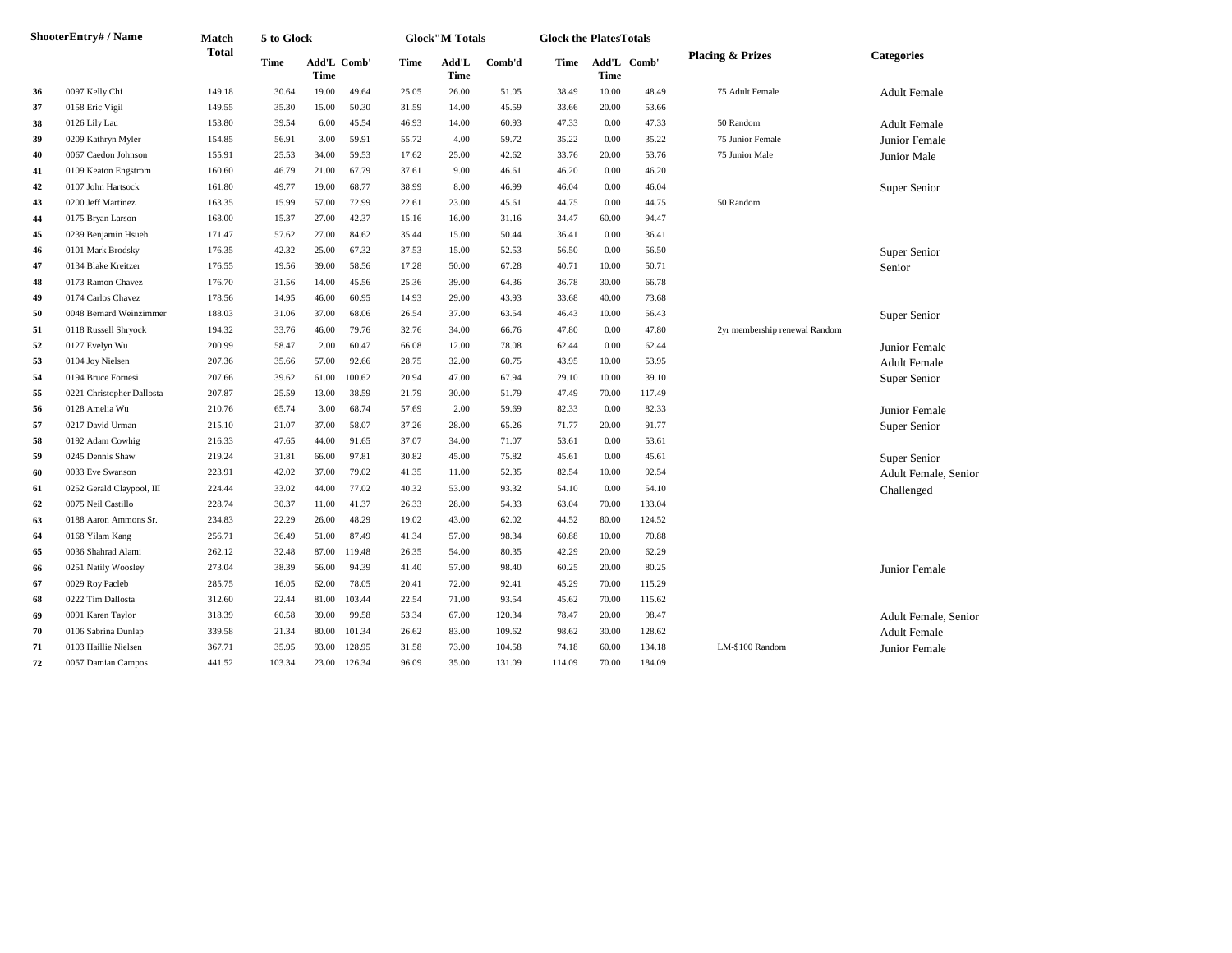### Final Competition Rankings for the Northern California GLOCK Challenge XIII

|                |                            |              |             |             |             |       |                        |        |                               |             |             |              | Match Date:                   | 3/20/21 |
|----------------|----------------------------|--------------|-------------|-------------|-------------|-------|------------------------|--------|-------------------------------|-------------|-------------|--------------|-------------------------------|---------|
|                | ShooterEntry# / Name       | Match        | 5 to Glock  |             |             |       | <b>Glock</b> "M Totals |        | <b>Glock the PlatesTotals</b> |             |             |              |                               |         |
|                |                            | <b>Total</b> | <b>Time</b> | <b>Time</b> | Add'L Comb' | Time  | Add'L<br>Time          | Comb'd | Time                          | <b>Time</b> | Add'L Comb' |              | <b>Placing &amp; Prizes</b>   |         |
| 1              | 0071 Rich Wolfe*           | 46.00        | 13.84       | 2.00        | 15.84       | 14.06 | 4.00                   | 18.06  | 12.10                         | 0.00        | 12.10       | 2            | 100 Place                     |         |
| $\overline{2}$ | 0232 John Bagakis*         | 46.22        | 13.71       | 2.00        | 15.71       | 14.36 | 4.00                   | 18.36  | 12.15                         | 0.00        | 12.15       | $\mathbf{1}$ | Pistol Place                  |         |
| 3              | 0197 Tim Pashoian*         | 47.60        | 12.65       | 5.00        | 17.65       | 14.09 | 1.00                   | 15.09  | 14.86                         | 0.00        | 14.86       |              |                               |         |
| $\overline{4}$ | 0212 Jaime Mendoza*        | 47.73        | 18.77       | 1.00        | 19.77       | 14.71 | 1.00                   | 15.71  | 12.25                         | 0.00        | 12.25       |              |                               |         |
| 5              | 0144 Johnny Louie Jr.*     | 50.73        | 17.85       | 0.00        | 17.85       | 16.17 | 2.00                   | 18.17  | 14.71                         | 0.00        | 14.71       |              |                               |         |
| 6              | 0041 Erik Warren*          | 53.76        | 15.72       | 7.00        | 22.72       | 12.26 | 4.00                   | 16.26  | 14.78                         | 0.00        | 14.78       |              |                               |         |
| $\overline{7}$ | 0098 Dave Brady*           | 53.94        | 17.04       | 1.00        | 18.04       | 14.18 | 9.00                   | 23.18  | 12.72                         | 0.00        | 12.72       |              |                               |         |
| 8              | 0116 Ron Sechler*          | 56.01        | 14.25       | 3.00        | 17.25       | 17.35 | 4.00                   | 21.35  | 17.41                         | 0.00        | 17.41       |              |                               |         |
| 9              | 0084 Scott Harms*          | 60.96        | 20.34       | 2.00        | 22.34       | 17.02 | 3.00                   | 20.02  | 18.60                         | 0.00        | 18.60       |              |                               |         |
| 10             | 0010 Andy Boone            | 62.37        | 21.92       | 1.00        | 22.92       | 23.11 | $0.00\,$               | 23.11  | 16.34                         | 0.00        | 16.34       |              | 1 Pistol Place                |         |
| 11             | 0114 Jules Vanfau          | 62.98        | 17.52       | 4.00        | 21.52       | 18.10 | 7.00                   | 25.10  | 16.36                         | 0.00        | 16.36       | 2            | 100 Place                     |         |
| 12             | 0227 Dario Aghai-Yazdi     | 69.31        | 20.91       | 10.00       | 30.91       | 15.20 | 4.00                   | 19.20  | 19.20                         | 0.00        | 19.20       |              | 3 75 Place                    |         |
| 13             | 0237 Aaron Schooley*       | 69.52        | 18.47       | 2.00        | 20.47       | 17.30 | 16.00                  | 33.30  | 15.75                         | 0.00        | 15.75       |              |                               |         |
| 14             | 0079 Andrew Hermer*        | 69.66        | 22.35       | 3.00        | 25.35       | 19.02 | 6.00                   | 25.02  | 19.29                         | 0.00        | 19.29       |              |                               |         |
| 15             | 0161 Jeff Reed*            | 70.02        | 26.98       | 5.00        | 31.98       | 20.11 | 0.00                   | 20.11  | 17.93                         | 0.00        | 17.93       |              |                               |         |
| 16             | 0018 Tony Atella*          | 72.13        | 17.15       | 10.00       | 27.15       | 16.19 | 13.00                  | 29.19  | 15.79                         | 0.00        | 15.79       |              |                               |         |
| 17             | 0255 Jim Griffiths         | 73.10        | 19.26       | 5.00        | 24.26       | 17.40 | 14.00                  | 31.40  | 17.44                         | 0.00        | 17.44       |              |                               |         |
| 18             | 0205 Shelton Chun*         | 74.83        | 19.10       | 16.00       | 35.10       | 18.13 | 5.00                   | 23.13  | 16.60                         | 0.00        | 16.60       |              |                               |         |
| 19             | 0063 Yilip Kang*           | 76.86        | 16.38       | 3.00        | 19.38       | 15.75 | 13.00                  | 28.75  | 18.73                         | 10.00       | 28.73       |              |                               |         |
| 20             | 0013 Clayton Perreira-Pico | 80.55        | 22.81       | 10.00       | 32.81       | 13.85 | 13.00                  | 26.85  | 20.89                         | 0.00        | 20.89       |              |                               |         |
| 21             | 0241 Teri Demmon           | 82.29        | 22.72       | 12.00       | 34.72       | 17.20 | 11.00                  | 28.20  | 19.37                         | 0.00        | 19.37       |              |                               |         |
| 22             | 0046 Bob Baker-Price       | 83.47        | 20.20       | 13.00       | 33.20       | 23.42 | 4.00                   | 27.42  | 22.85                         | 0.00        | 22.85       |              |                               |         |
| 23             | 0153 Michael Chester       | 86.29        | 20.98       | 19.00       | 39.98       | 15.72 | 12.00                  | 27.72  | 18.59                         | 0.00        | 18.59       |              |                               |         |
| 24             | 0249 Julian Delgado        | 88.19        | 21.55       | 17.00       | 38.55       | 20.89 | 8.00                   | 28.89  | 20.75                         | 0.00        | 20.75       |              |                               |         |
| 25             | 0035 Scott Riddle          | 88.24        | 29.67       | 3.00        | 32.67       | 27.12 | 5.00                   | 32.12  | 23.45                         | 0.00        | 23.45       |              |                               |         |
| 26             | 0259 Donald Hodges*        | 93.81        | 17.04       | 30.00       | 47.04       | 17.96 | 8.00                   | 25.96  | 20.81                         | 0.00        | 20.81       |              |                               |         |
| 27             | 0240 Benjamin Hsueh        | 96.11        | 32.16       | 6.00        | 38.16       | 21.42 | 7.00                   | 28.42  | 29.53                         | 0.00        | 29.53       |              |                               |         |
| 28             | 0015 Don Thomas            | 100.87       | 20.52       | 21.00       | 41.52       | 21.70 | 14.00                  | 35.70  | 23.65                         | 0.00        | 23.65       |              |                               |         |
| 29             | 0159 Jim Grassmidt         | 106.97       | 31.38       | 5.00        | 36.38       | 33.63 | 3.00                   | 36.63  | 33.96                         | 0.00        | 33.96       |              |                               |         |
| 30             | 0006 Paul Pierce           | 107.24       | 20.22       | 25.00       | 45.22       | 15.88 | 21.00                  | 36.88  | 25.14                         | 0.00        | 25.14       |              |                               |         |
| 31             | 0150 Mike Beck             | 107.28       | 20.14       | 24.00       | 44.14       | 21.68 | 16.00                  | 37.68  | 25.46                         | 0.00        | 25.46       |              | 2yr membership renewal Random |         |
| 32             | 0172 Justin Stebbins       | 115.03       | 17.89       | 31.00       | 48.89       | 16.86 | 12.00                  | 28.86  | 27.28                         | 10.00       | 37.28       |              |                               |         |
| 33             | 0176 Bryan Larson          | 118.54       | 14.80       | 33.00       | 47.80       | 11.90 | 23.00                  | 34.90  | 25.84                         | 10.00       | 35.84       |              |                               |         |
| 34             | 0147 Nathanael Jones       | 122.71       | 29.17       | 9.00        | 38.17       | 33.49 | 15.00                  | 48.49  | 36.05                         | 0.00        | 36.05       |              |                               |         |
| 35             | 0068 Lawnna Porter         | 124.22       | 24.74       | 16.00       | 40.74       | 20.88 | 26.00                  | 46.88  | 36.60                         | 0.00        | 36.60       |              |                               |         |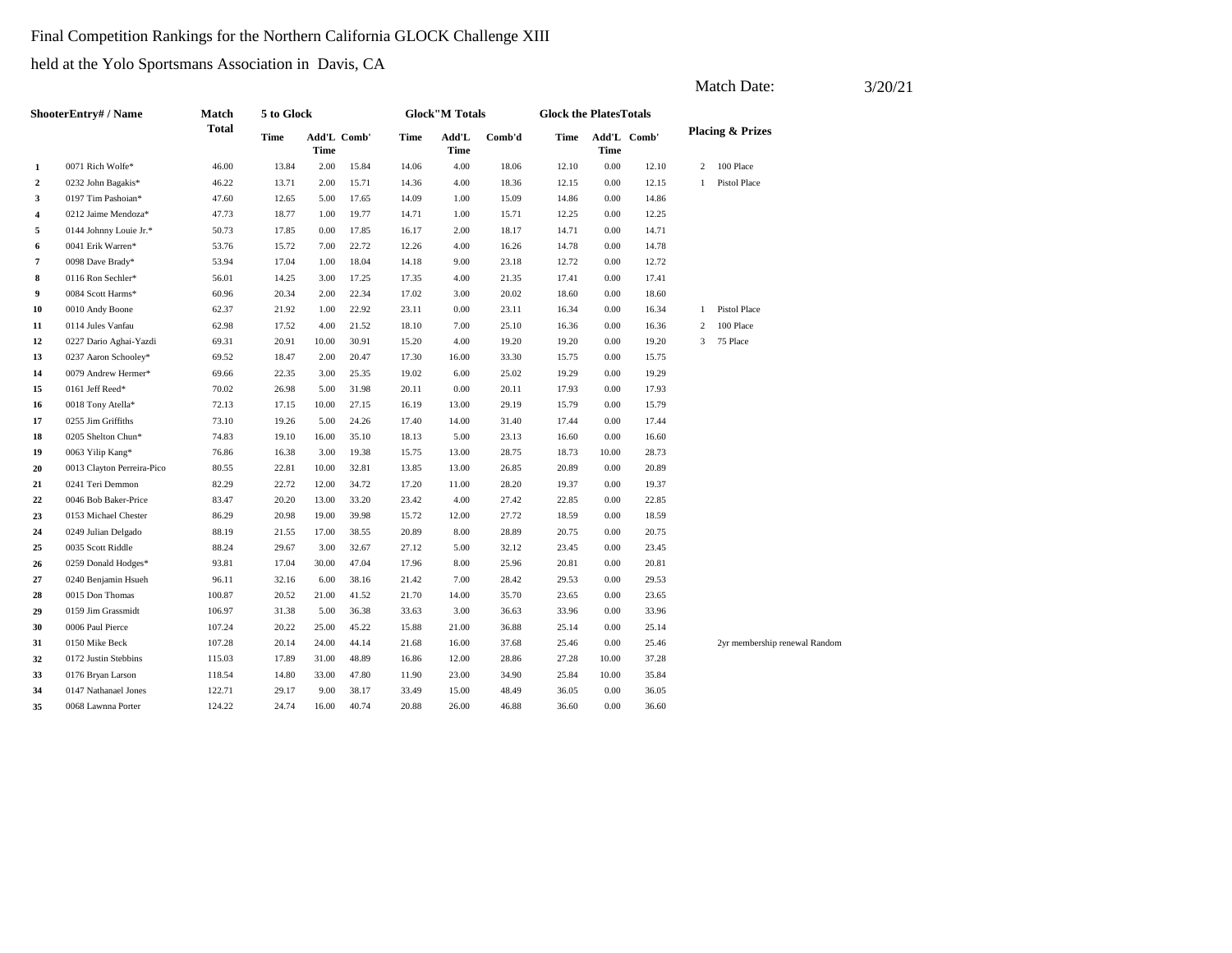|    | ShooterEntry# / Name    | <b>Match</b> | 5 to Glock |                     |        |       | <b>Glock</b> "M Totals |        |       | <b>Glock the Plates Totals</b> |             |                             |
|----|-------------------------|--------------|------------|---------------------|--------|-------|------------------------|--------|-------|--------------------------------|-------------|-----------------------------|
|    |                         | Total        | Time       | Add'L Comb'<br>Time |        | Time  | Add'L<br>Time          | Comb'd | Time  | Time                           | Add'L Comb' | <b>Placing &amp; Prizes</b> |
| 36 | 0105 Bruce Keillor      | 124.53       | 19.94      | 43.00               | 62.94  | 19.47 | 18.00                  | 37.47  | 24.12 | 0.00                           | 24.12       | 50 Random                   |
| 37 | 0189 Aaron Ammons Sr.   | 134.42       | 21.41      | 28.00               | 49.41  | 23.89 | 20.00                  | 43.89  | 41.12 | 0.00                           | 41.12       |                             |
| 38 | 0155 Mark Will          | 135.70       | 47.87      | 8.00                | 55.87  | 40.87 | 3.00                   | 43.87  | 35.96 | 0.00                           | 35.96       |                             |
| 39 | 0119 Bob Brack          | 138.32       | 15.41      | 45.00               | 60.41  | 20.12 | 22.00                  | 42.12  | 25.79 | 10.00                          | 35.79       |                             |
| 40 | 0122 Edgar Allas        | 147.10       | 24.39      | 43.00               | 67.39  | 24.96 | 23.00                  | 47.96  | 31.75 | 0.00                           | 31.75       |                             |
| 41 | 0244 Jim Wishart        | 167.59       | 37.83      | 33.00               | 70.83  | 31.27 | 23.00                  | 54.27  | 42.49 | 0.00                           | 42.49       |                             |
| 42 | 0049 Bernard Weinzimmer | 172.03       | 26.73      | 30.00               | 56.73  | 27.71 | 36.00                  | 63.71  | 41.59 | 10.00                          | 51.59       |                             |
| 43 | 0087 Jefferson Aguirre  | 175.65       | 33.23      | 18.00               | 51.23  | 33.27 | 26.00                  | 59.27  | 45.15 | 20.00                          | 65.15       |                             |
| 44 | 0051 Sidney Thompson    | 187.17       | 30.00      | 13.00               | 43.00  | 26.87 | 24.00                  | 50.87  | 53.30 | 40.00                          | 93.30       |                             |
| 45 | 0201 Jeff Martinez      | 190.16       | 18.34      | 74.00               | 92.34  | 22.32 | 28.00                  | 50.32  | 47.50 | 0.00                           | 47.50       |                             |
| 46 | 0243 Alexander Chong    | 199.67       | 43.01      | 19.00               | 62.01  | 71.33 | 30.00                  | 101.33 | 36.33 | 0.00                           | 36.33       |                             |
| 47 | 0095 Donald Scheppmann  | 201.52       | 41.47      | 19.00               | 60.47  | 38.62 | 23.00                  | 61.62  | 59.43 | 20.00                          | 79.43       | Pistol Random               |
| 48 | 0216 John Pascale       | 226.95       | 38.77      | 36.00               | 74.77  | 30.79 | 38.00                  | 68.79  | 63.39 | 20.00                          | 83.39       |                             |
| 49 | 0030 Matt Stahlecker    | 318.63       | 29.98      | 59.00               | 88.98  | 23.92 | 80.00                  | 103.92 | 65.73 | 60.00                          | 125.73      |                             |
| 50 | 0093 Deborah Reinecke   | 327.25       | 33.87      | 57.00               | 90.87  | 41.03 | 56.00                  | 97.03  | 89.35 | 50.00                          | 139.35      |                             |
| 51 | 0094 Bill Reinecke      | 344.61       | 91.44      | 44.00               | 135.44 | 27.94 | 86.00                  | 113.94 | 55.23 | 40.00                          | 95.23       |                             |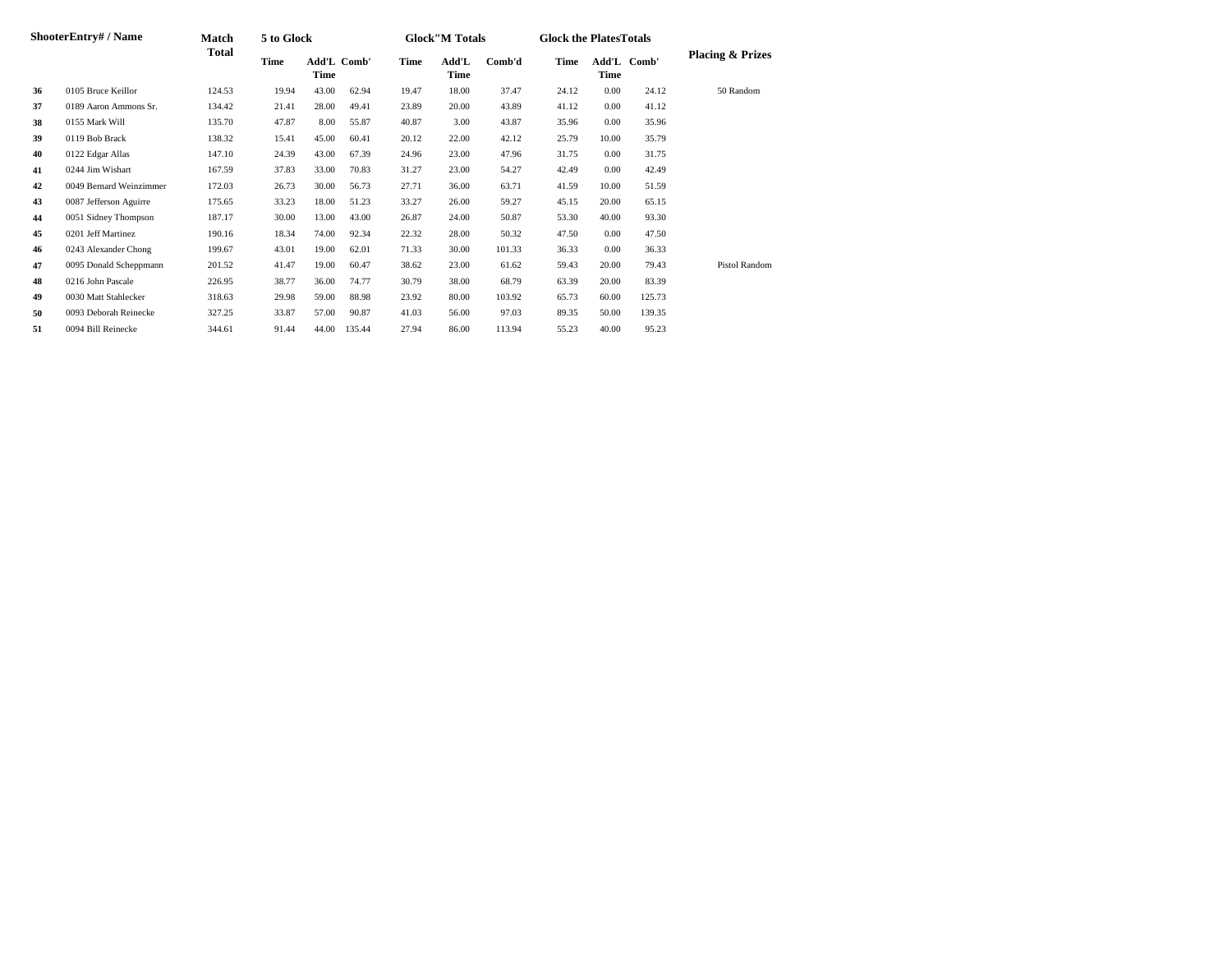Final Guardian Rankings for the Northern California GLOCK Challenge XIII

|                         |                      |              |             |       |             |       |                        |        |                               |                      |        |   | Match Date:                   | 3/20/21                  |
|-------------------------|----------------------|--------------|-------------|-------|-------------|-------|------------------------|--------|-------------------------------|----------------------|--------|---|-------------------------------|--------------------------|
|                         | ShooterEntry# / Name | Match        | 5 to Glock  |       |             |       | <b>Glock</b> "M Totals |        | <b>Glock the PlatesTotals</b> |                      |        |   |                               |                          |
|                         |                      | <b>Total</b> | <b>Time</b> | Time  | Add'L Comb' | Time  | Add'L<br>Time          | Comb'd | Time                          | Add'L<br><b>Time</b> | Comb'  |   | <b>Placing &amp; Prizes</b>   | <b>Categories</b>        |
| -1                      | 0247 Daniel Sibal    | 62.92        | 17.15       | 8.00  | 25.15       | 18.29 | 2.00                   | 20.29  | 17.48                         | 0.00                 | 17.48  |   | Pistol Place                  |                          |
| 2                       | 0186 Randy Ammons    | 69.44        | 21.40       | 1.00  | 22.40       | 19.52 | 8.00                   | 27.52  | 19.52                         | 0.00                 | 19.52  |   | 75 Super Senior               | Super Senior             |
| $\overline{2}$          |                      | 69.44        | 21.40       | 1.00  | 22.40       | 19.52 | 8.00                   | 27.52  | 19.52                         | 0.00                 | 19.52  |   | 2 75 Place                    | Super Senior             |
| 3                       | 0190 Adam Brown      | 75.49        | 23.15       | 4.00  | 27.15       | 27.33 | 1.00                   | 28.33  | 20.01                         | 0.00                 | 20.01  | 3 | <b>Etool Place</b>            |                          |
| $\overline{\mathbf{4}}$ | 0181 Miles Kleiser   | 79.94        | 20.51       | 8.00  | 28.51       | 22.49 | 14.00                  | 36.49  | 14.94                         | 0.00                 | 14.94  |   |                               |                          |
| 5                       | 0169 Terry Renberg   | 85.51        | 23.67       | 6.00  | 29.67       | 17.26 | 18.00                  | 35.26  | 20.58                         | 0.00                 | 20.58  |   |                               |                          |
| 6                       | 0151 Troy McClintock | 86.23        | 14.50       | 22.00 | 36.50       | 14.84 | 16.00                  | 30.84  | 18.89                         | 0.00                 | 18.89  |   | 75 Challenged                 | Challenged               |
| 7                       | 0065 Birk Johnson    | 91.52        | 22.83       | 23.00 | 45.83       | 22.26 | 6.00                   | 28.26  | 17.43                         | 0.00                 | 17.43  |   |                               |                          |
| 8                       | 0025 Gary Kim        | 93.22        | 19.48       | 22.00 | 41.48       | 20.28 | 7.00                   | 27.28  | 24.46                         | 0.00                 | 24.46  |   |                               | Super Senior             |
| 9                       | 0088 Luis Sarzi      | 111.34       | 24.92       | 17.00 | 41.92       | 24.21 | 8.00                   | 32.21  | 27.21                         | 10.00                | 37.21  |   | 75 Senior                     | Senior                   |
| 10                      | 0246 Frank Shaw      | 136.94       | 23.48       | 39.00 | 62.48       | 25.11 | 17.00                  | 42.11  | 32.35                         | 0.00                 | 32.35  |   |                               | Super Senior             |
| 11                      | 0180 Brian Lucero    | 148.44       | 33.14       | 25.00 | 58.14       | 26.18 | 19.00                  | 45.18  | 45.12                         | 0.00                 | 45.12  |   |                               |                          |
| 12                      | 0263 Cindy Tucker    | 181.49       | 20.61       | 42.00 | 62.61       | 50.94 | 29.00                  | 79.94  | 38.94                         | 0.00                 | 38.94  |   | 75 Guardian Female            | Guardian Female          |
| 12                      |                      | 181.49       | 20.61       | 42.00 | 62.61       | 50.94 | 29.00                  | 79.94  | 38.94                         | 0.00                 | 38.94  |   | 2yr membership renewal Random | Guardian Female          |
| 13                      | 0050 Sidney Thompson | 255.23       | 28.89       | 32.00 | 60.89       | 30.00 | 13.00                  | 43.00  | 61.34                         | 90.00                | 151.34 |   |                               | Super Senior             |
| 14                      | 0253 Mikel Wegner    | 298.52       | 31.40       | 44.00 | 75.40       | 33.12 | 39.00                  | 72.12  | 71.00                         | 80.00                | 151.00 |   |                               | Senior                   |
| 15                      | 0202 John Martinez   | 327.86       | 73.23       | 13.00 | 86.23       | 44.78 | 39.00                  | 83.78  | 97.85                         | 60.00                | 157.85 |   |                               | Challenged, Super Senior |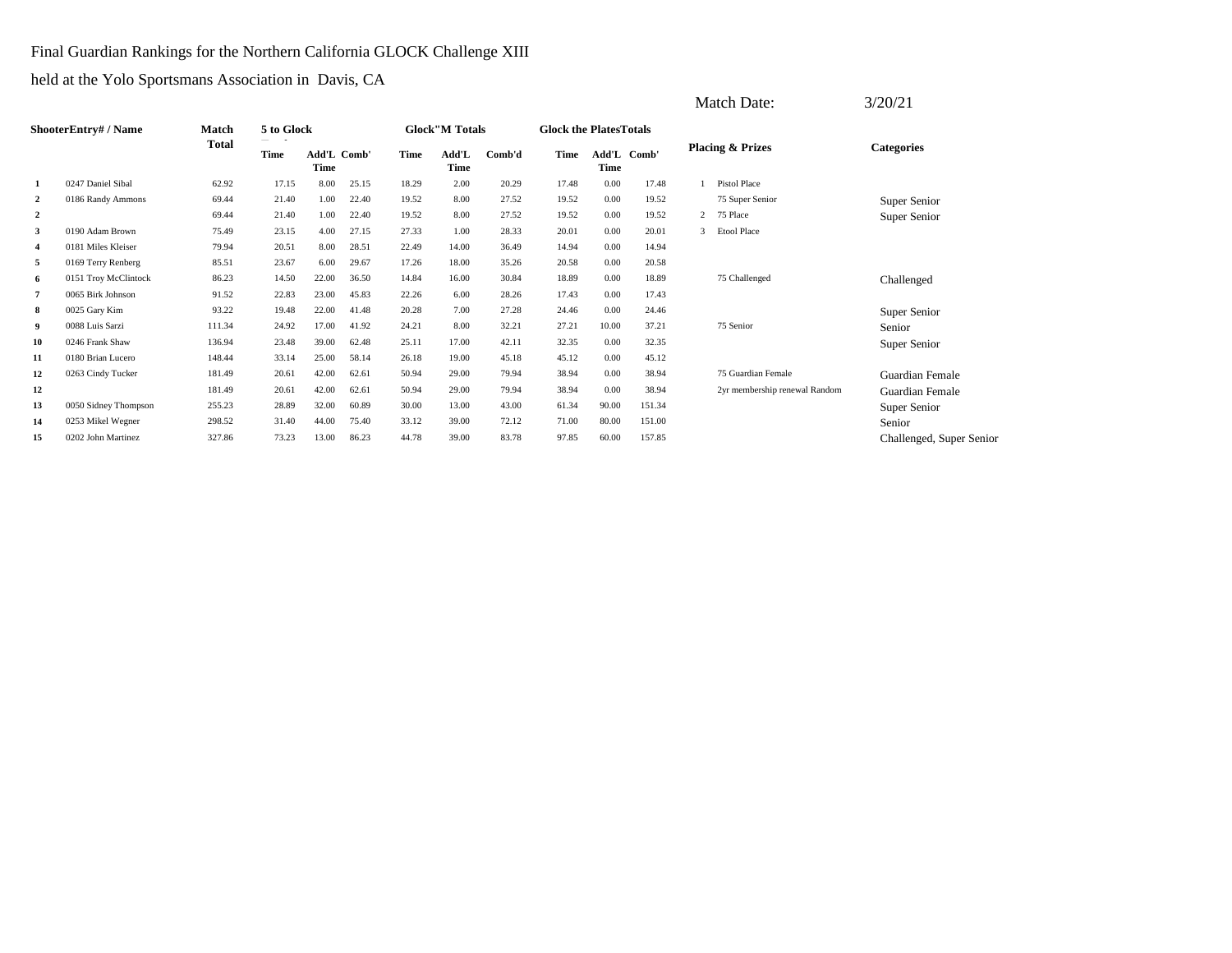### Final Heavy Metal Rankings for the Northern California GLOCK Challenge XIII

|              |                        |              |             |       |             |       |                        |        |                               |             |             |   | Match Date:                 | 3/20/21 |
|--------------|------------------------|--------------|-------------|-------|-------------|-------|------------------------|--------|-------------------------------|-------------|-------------|---|-----------------------------|---------|
|              | ShooterEntry# / Name   | <b>Match</b> | 5 to Glock  |       |             |       | <b>Glock</b> "M Totals |        | <b>Glock the PlatesTotals</b> |             |             |   |                             |         |
|              |                        | <b>Total</b> | <b>Time</b> | Time  | Add'L Comb' | Time  | Add'L<br><b>Time</b>   | Comb'd | Time                          | <b>Time</b> | Add'L Comb' |   | <b>Placing &amp; Prizes</b> |         |
| $\mathbf{1}$ | 0074 Rich Wolfe*       | 42.45        | 14.01       | 2.00  | 16.01       | 14.94 | 0.00                   | 14.94  | 11.50                         | 0.00        | 11.50       |   | Pistol MatchMeister         |         |
| 2            | 0044 Erik Warren*      | 47.43        | 18.27       | 1.00  | 19.27       | 13.64 | 1.00                   | 14.64  | 13.52                         | 0.00        | 13.52       |   | Pistol Place                |         |
| 3            | 0234 John Bagakis*     | 47.84        | 15.45       | 0.00  | 15.45       | 15.59 | 4.00                   | 19.59  | 12.80                         | 0.00        | 12.80       |   |                             |         |
| 4            | 0215 Jaime Mendoza*    | 60.96        | 23.59       | 1.00  | 24.59       | 16.25 | 3.00                   | 19.25  | 17.12                         | 0.00        | 17.12       |   |                             |         |
| 5            | 0100 Dave Brady*       | 61.61        | 17.92       | 4.00  | 21.92       | 15.88 | 9.00                   | 24.88  | 14.81                         | 0.00        | 14.81       |   |                             |         |
| 6            | 0163 Jeff Reed*        | 68.97        | 27.41       | 0.00  | 27.41       | 22.51 | 2.00                   | 24.51  | 17.05                         | 0.00        | 17.05       |   |                             |         |
| 7            | 0170 Terry Renberg     | 71.71        | 27.04       | 2.00  | 29.04       | 19.85 | 7.00                   | 26.85  | 15.82                         | 0.00        | 15.82       |   | 1 100 Place                 |         |
| 8            | 0082 Andrew Hermer*    | 75.18        | 26.64       | 0.00  | 26.64       | 24.41 | 3.00                   | 27.41  | 21.13                         | 0.00        | 21.13       |   |                             |         |
| 9            | 0229 Dario Aghai-Yazdi | 77.37        | 18.39       | 9.00  | 27.39       | 22.18 | 7.00                   | 29.18  | 20.80                         | 0.00        | 20.80       | 2 | <b>Etool Place</b>          |         |
| 10           | 0191 Adam Brown        | 81.40        | 25.32       | 2.00  | 27.32       | 30.23 | 2.00                   | 32.23  | 21.85                         | 0.00        | 21.85       |   | 3 Knife Place               |         |
| 11           | 0261 Donald Hodges*    | 84.78        | 17.99       | 20.00 | 37.99       | 20.22 | 9.00                   | 29.22  | 17.57                         | 0.00        | 17.57       |   |                             |         |
| 12           | 0208 Shelton Chun*     | 86.36        | 23.78       | 14.00 | 37.78       | 23.48 | 1.00                   | 24.48  | 24.10                         | 0.00        | 24.10       |   |                             |         |
| 13           | 0166 Joel Batts        | 90.00        | 29.05       | 2.00  | 31.05       | 24.44 | 6.00                   | 30.44  | 28.51                         | 0.00        | 28.51       |   |                             |         |
| 14           | 0195 Bruce Fornesi     | 91.21        | 21.28       | 20.00 | 41.28       | 21.73 | 3.00                   | 24.73  | 25.20                         | 0.00        | 25.20       |   |                             |         |
| 15           | 0184 Miles Kleiser     | 99.58        | 22.48       | 18.00 | 40.48       | 20.73 | 17.00                  | 37.73  | 21.37                         | 0.00        | 21.37       |   |                             |         |
| 16           | 0187 Randy Ammons      | 102.99       | 23.00       | 9.00  | 32.00       | 25.76 | 13.00                  | 38.76  | 32.23                         | 0.00        | 32.23       |   |                             |         |
| 17           | 0090 Luis Sarzi        | 105.16       | 25.02       | 11.00 | 36.02       | 29.91 | 18.00                  | 47.91  | 21.23                         | 0.00        | 21.23       |   |                             |         |
| 18           | 0130 Joseph Lambert    | 107.73       | 25.89       | 22.00 | 47.89       | 22.92 | 8.00                   | 30.92  | 28.92                         | 0.00        | 28.92       |   |                             |         |
| 19           | 0132 Robert Sharp*     | 108.82       | 15.14       | 44.00 | 59.14       | 15.10 | 13.00                  | 28.10  | 21.58                         | 0.00        | 21.58       |   |                             |         |
| 20           | 0022 Dave Wayda        | 115.60       | 19.62       | 25.00 | 44.62       | 20.76 | 25.00                  | 45.76  | 25.22                         | 0.00        | 25.22       |   |                             |         |
| 21           | 0250 Julian Delgado    | 130.79       | 26.44       | 18.00 | 44.44       | 23.91 | 13.00                  | 36.91  | 29.44                         | 20.00       | 49.44       |   |                             |         |
| 22           | 0219 Jerome Ching      | 156.72       | 21.62       | 21.00 | 42.62       | 18.83 | 22.00                  | 40.83  | 53.27                         | 20.00       | 73.27       |   |                             |         |
| 23           | 0193 Adam Cowhig       | 205.08       | 40.69       | 45.00 | 85.69       | 36.94 | 19.00                  | 55.94  | 63.45                         | 0.00        | 63.45       |   |                             |         |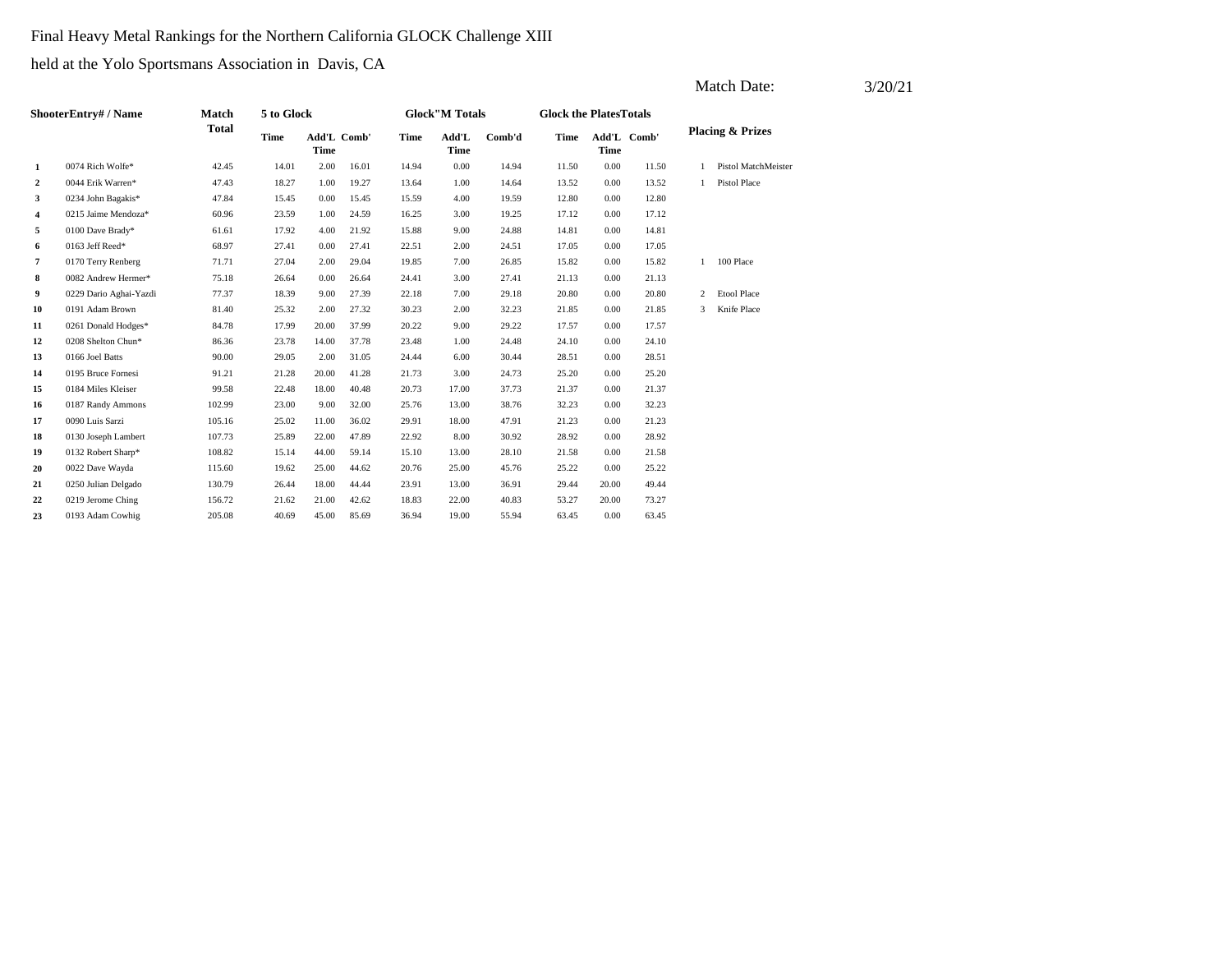Final Major Sub Rankings for the Northern California GLOCK Challenge XIII

|                |                           |        |            |                     |       |       |                        |        |                                |       |             |   | <b>Match Date:</b>            | 3/20/21 |
|----------------|---------------------------|--------|------------|---------------------|-------|-------|------------------------|--------|--------------------------------|-------|-------------|---|-------------------------------|---------|
|                | <b>ShooterEntry#/Name</b> | Match  | 5 to Glock |                     |       |       | <b>Glock</b> "M Totals |        | <b>Glock the Plates Totals</b> |       |             |   |                               |         |
|                |                           | Total  | Time       | Add'L Comb'<br>Time |       | Time  | Add'L<br>Time          | Comb'd | Time                           | Time  | Add'L Comb' |   | <b>Placing &amp; Prizes</b>   |         |
| 1              | 0070 Rich Wolfe*          | 36.65  | 8.92       | 1.00                | 9.92  | 10.33 | 0.00                   | 10.33  | 16.40                          | 0.00  | 16.40       |   | 100 Place                     |         |
| $\overline{2}$ | 0040 Erik Warren*         | 42.19  | 11.84      | 2.00                | 13.84 | 9.43  | 1.00                   | 10.43  | 17.92                          | 0.00  | 17.92       |   | 50 Random                     |         |
| 3              | 0226 Dario Aghai-Yazdi    | 42.85  | 10.28      | 3.00                | 13.28 | 12.42 | 2.00                   | 14.42  | 15.15                          | 0.00  | 15.15       |   | 100 Place                     |         |
| 4              | 0231 John Bagakis*        | 51.61  | 10.50      | 2.00                | 12.50 | 11.77 | 1.00                   | 12.77  | 16.34                          | 10.00 | 26.34       |   | 50 Random                     |         |
| 5              | 0257 Blake Bennett*       | 57.87  | 13.32      | 3.00                | 16.32 | 13.10 | 4.00                   | 17.10  | 24.45                          | 0.00  | 24.45       |   |                               |         |
| 6              | 0236 Aaron Schooley*      | 60.49  | 14.26      | 1.00                | 15.26 | 13.52 | 10.00                  | 23.52  | 21.71                          | 0.00  | 21.71       |   |                               |         |
| $\overline{7}$ | 0078 Andrew Hermer*       | 71.28  | 16.86      | 0.00                | 16.86 | 15.32 | 0.00                   | 15.32  | 29.10                          | 10.00 | 39.10       |   | 2yr membership renewal Random |         |
| 8              | 0211 Jaime Mendoza*       | 79.78  | 10.97      | 10.00               | 20.97 | 10.67 | 7.00                   | 17.67  | 21.14                          | 20.00 | 41.14       |   |                               |         |
| 9              | 0131 Robert Sharp*        | 80.77  | 13.98      | 5.00                | 18.98 | 11.88 | 18.00                  | 29.88  | 21.91                          | 10.00 | 31.91       |   |                               |         |
| 10             | 0204 Shelton Chun*        | 100.00 | 11.81      | 14.00               | 25.81 | 12.62 | 10.00                  | 22.62  | 21.57                          | 30.00 | 51.57       |   |                               |         |
| 11             | 0038 Richard Snyder       | 103.89 | 19.65      | 14.00               | 33.65 | 19.44 | 6.00                   | 25.44  | 34.80                          | 10.00 | 44.80       | 2 | <b>Etool Place</b>            |         |
| 12             | 0129 Joseph Lambert       | 166.93 | 17.36      | 28.00               | 45.36 | 14.18 | 2.00                   | 16.18  | 35.39                          | 70.00 | 105.39      | 3 | Knife Place                   |         |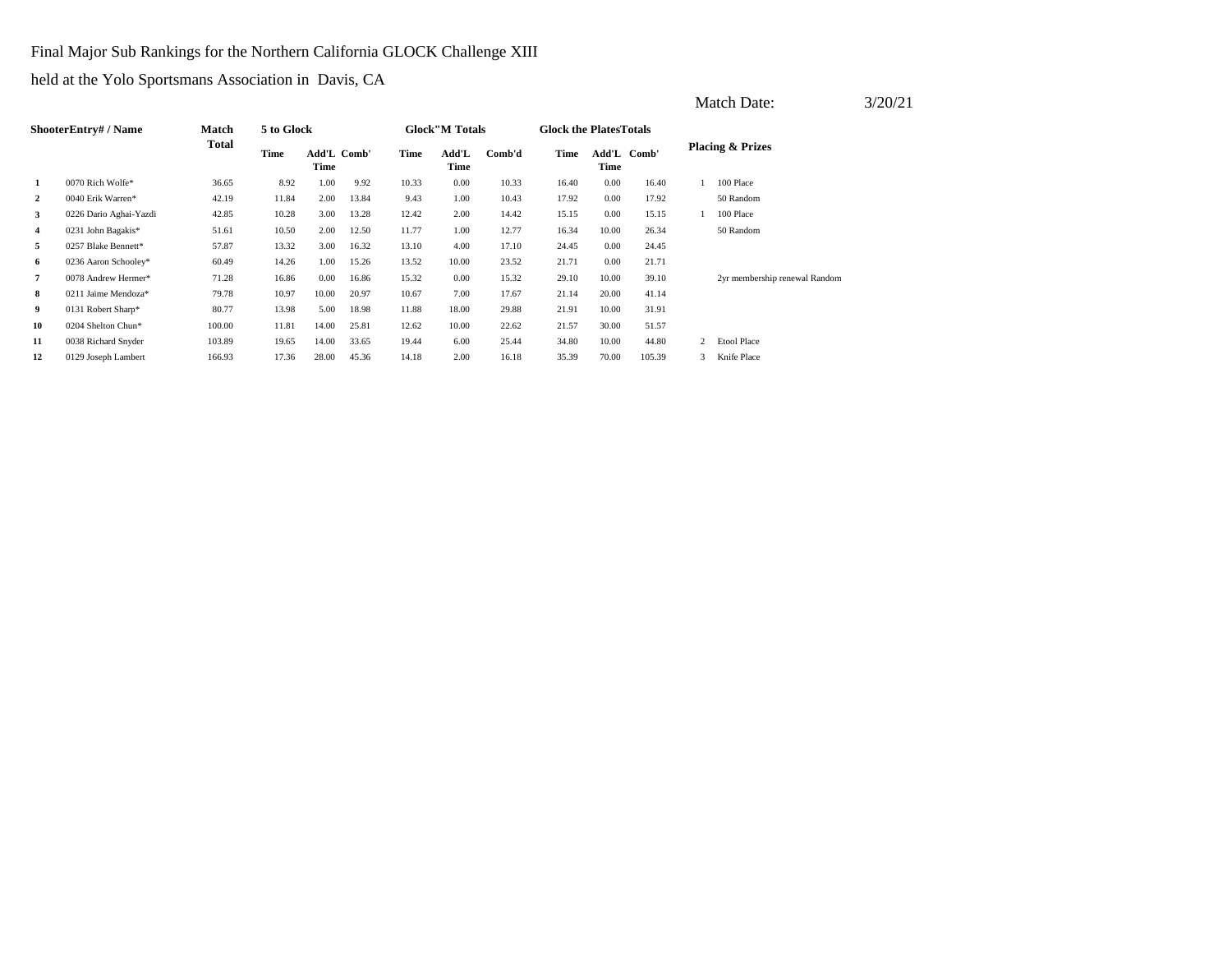Final Master Stock Rankings for the Northern California GLOCK Challenge XIII

|                |                        |              |             |                            |       |       |                        |        |                               |                            |       |   | Match Date:                 | 3/20/21 |
|----------------|------------------------|--------------|-------------|----------------------------|-------|-------|------------------------|--------|-------------------------------|----------------------------|-------|---|-----------------------------|---------|
|                | ShooterEntry# / Name   | <b>Match</b> | 5 to Glock  |                            |       |       | <b>Glock</b> "M Totals |        | <b>Glock the PlatesTotals</b> |                            |       |   |                             |         |
|                |                        | <b>Total</b> | <b>Time</b> | Add'L Comb'<br><b>Time</b> |       | Time  | Add'L<br>Time          | Comb'd | Time                          | Add'L Comb'<br><b>Time</b> |       |   | <b>Placing &amp; Prizes</b> |         |
| -1             | 0146 Johnny Louie Jr.* | 46.99        | 16.29       | 1.00                       | 17.29 | 16.01 | 1.00                   | 17.01  | 12.69                         | 0.00                       | 12.69 |   | <b>Pistol Place</b>         |         |
| 2              | 0233 John Bagakis*     | 47.25        | 14.18       | 0.00                       | 14.18 | 14.83 | 4.00                   | 18.83  | 14.24                         | 0.00                       | 14.24 | 2 | 75 Place                    |         |
| 3              | 0043 Erik Warren*      | 47.48        | 16.57       | 3.00                       | 19.57 | 12.67 | 2.00                   | 14.67  | 13.24                         | 0.00                       | 13.24 |   |                             |         |
| $\overline{4}$ | 0214 Jaime Mendoza*    | 47.48        | 17.18       | 0.00                       | 17.18 | 15.70 | 1.00                   | 16.70  | 13.60                         | 0.00                       | 13.60 | 3 | <b>Etool Place</b>          |         |
| 5              | 0073 Rich Wolfe*       | 48.54        | 14.46       | 4.00                       | 18.46 | 14.43 | 3.00                   | 17.43  | 12.65                         | 0.00                       | 12.65 |   |                             |         |
| 6              | 0086 Scott Harms*      | 51.47        | 16.56       | 2.00                       | 18.56 | 16.64 | 2.00                   | 18.64  | 14.27                         | 0.00                       | 14.27 |   |                             |         |
| 7              | 0060 Paul Soo Jr*      | 57.04        | 15.97       | 1.00                       | 16.97 | 15.43 | 10.00                  | 25.43  | 14.64                         | 0.00                       | 14.64 |   |                             |         |
| 8              | 0199 Tim Pashoian*     | 59.23        | 14.18       | 4.00                       | 18.18 | 14.96 | 9.00                   | 23.96  | 17.09                         | 0.00                       | 17.09 |   |                             |         |
| 9              | 0124 Joel Chew*        | 65.45        | 20.16       | 4.00                       | 24.16 | 18.77 | 3.00                   | 21.77  | 19.52                         | 0.00                       | 19.52 |   |                             |         |
| 10             | 0117 Ron Sechler*      | 66.37        | 15.98       | 4.00                       | 19.98 | 16.48 | 10.00                  | 26.48  | 19.91                         | 0.00                       | 19.91 |   |                             |         |
| 11             | 0207 Shelton Chun*     | 66.87        | 19.86       | 10.00                      | 29.86 | 17.72 | 3.00                   | 20.72  | 16.29                         | 0.00                       | 16.29 |   |                             |         |
| 12             | 0020 Tony Atella*      | 67.84        | 18.95       | 8.00                       | 26.95 | 16.62 | 7.00                   | 23.62  | 17.27                         | 0.00                       | 17.27 |   |                             |         |
| 13             | 0162 Jeff Reed*        | 69.22        | 28.09       | 2.00                       | 30.09 | 21.14 | 2.00                   | 23.14  | 15.99                         | 0.00                       | 15.99 |   | Pistol Random               |         |
| 14             | 0099 Dave Brady*       | 71.24        | 16.08       | 13.00                      | 29.08 | 13.78 | 10.00                  | 23.78  | 18.38                         | 0.00                       | 18.38 |   |                             |         |
| 15             | 0081 Andrew Hermer*    | 73.58        | 24.57       | 1.00                       | 25.57 | 19.72 | 1.00                   | 20.72  | 17.29                         | 10.00                      | 27.29 |   |                             |         |
| 16             | 0179 Lyman Wong*       | 85.56        | 18.94       | 9.00                       | 27.94 | 17.04 | 20.00                  | 37.04  | 20.58                         | 0.00                       | 20.58 |   |                             |         |
| 17             | 0260 Donald Hodges*    | 86.20        | 19.87       | 6.00                       | 25.87 | 21.12 | 19.00                  | 40.12  | 20.21                         | 0.00                       | 20.21 |   |                             |         |
| 18             | 0027 Gary Kim          | 131.43       | 20.50       | 21.00                      | 41.50 | 30.25 | 28.00                  | 58.25  | 31.68                         | 0.00                       | 31.68 |   |                             |         |
| 19             | 0262 Mike Hennigan*    | 158.07       | 39.97       | 10.00                      | 49.97 | 55.01 | 10.00                  | 65.01  | 43.09                         | 0.00                       | 43.09 |   |                             |         |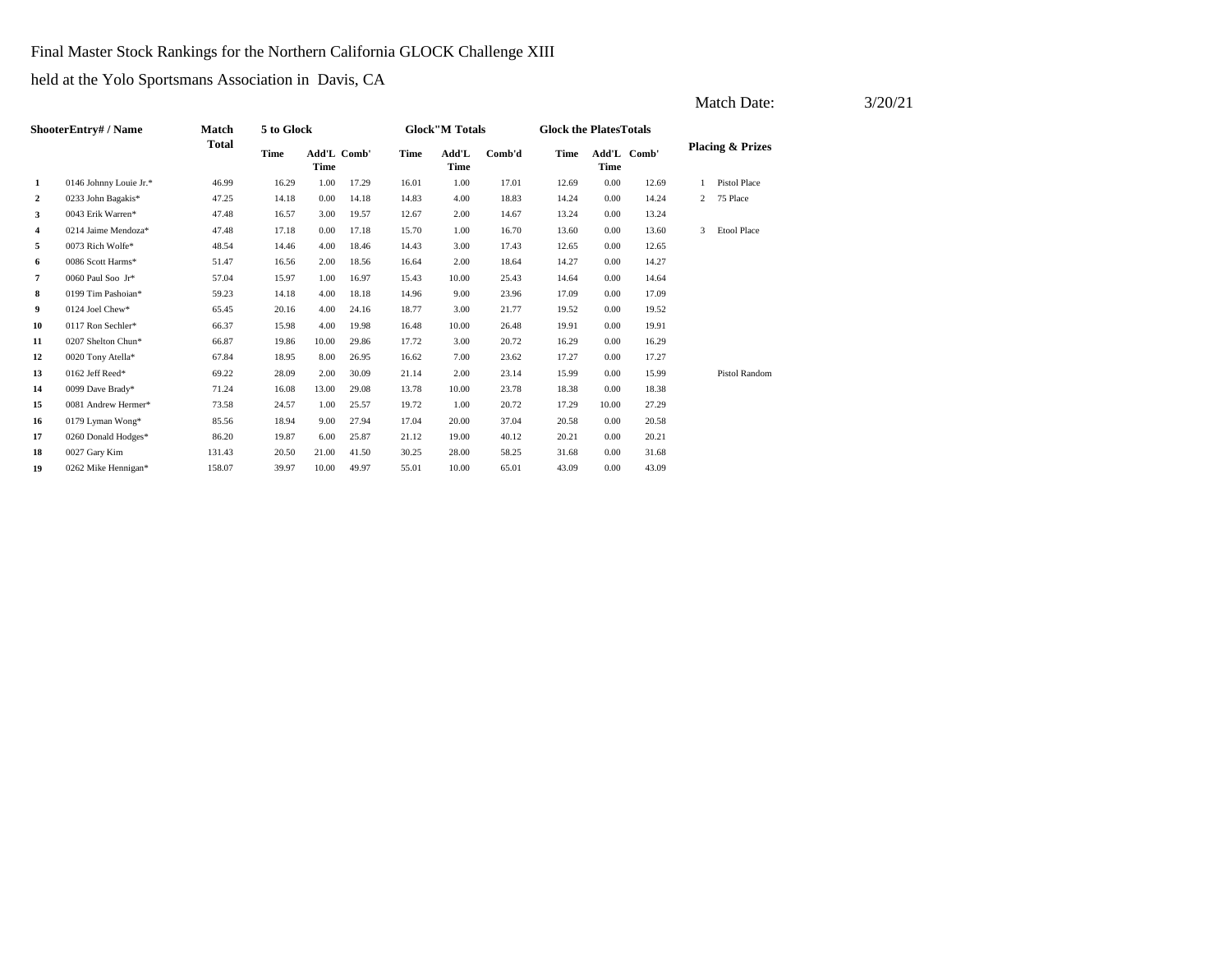### Final SubCompact Rankings for the Northern California GLOCK Challenge XIII

|                      |                        |              |             |             |             |       |                        |        |       |                               |       |              | Match Date:                   | 3/20/21 |
|----------------------|------------------------|--------------|-------------|-------------|-------------|-------|------------------------|--------|-------|-------------------------------|-------|--------------|-------------------------------|---------|
| ShooterEntry# / Name |                        | <b>Match</b> | 5 to Glock  |             |             |       | <b>Glock</b> "M Totals |        |       | <b>Glock the PlatesTotals</b> |       |              |                               |         |
|                      |                        | <b>Total</b> | <b>Time</b> | <b>Time</b> | Add'L Comb' | Time  | Add'L<br>Time          | Comb'd | Time  | Add'L Comb'<br><b>Time</b>    |       |              | <b>Placing &amp; Prizes</b>   |         |
| 1                    | 0069 Rich Wolfe*       | 44.96        | 13.98       | 2.00        | 15.98       | 14.24 | 3.00                   | 17.24  | 11.74 | 0.00                          | 11.74 |              |                               |         |
| $\overline{2}$       | 0196 Tim Pashoian*     | 48.29        | 12.96       | 3.00        | 15.96       | 15.66 | 2.00                   | 17.66  | 14.67 | 0.00                          | 14.67 |              | 1 Pistol Place                |         |
| 3                    | 0230 John Bagakis*     | 50.01        | 16.03       | 0.00        | 16.03       | 15.52 | 5.00                   | 20.52  | 13.46 | 0.00                          | 13.46 |              |                               |         |
| 4                    | 0039 Erik Warren*      | 51.90        | 17.86       | 1.00        | 18.86       | 13.06 | 4.00                   | 17.06  | 15.98 | 0.00                          | 15.98 |              |                               |         |
| 5                    | 0143 Johnny Louie Jr.* | 54.28        | 17.37       | 3.00        | 20.37       | 16.55 | 0.00                   | 16.55  | 17.36 | 0.00                          | 17.36 |              |                               |         |
| 6                    | 0210 Jaime Mendoza*    | 54.76        | 22.10       | 1.00        | 23.10       | 14.77 | 2.00                   | 16.77  | 14.89 | 0.00                          | 14.89 |              |                               |         |
| $\overline{7}$       | 0058 Paul Soo Jr*      | 57.51        | 18.23       | 6.00        | 24.23       | 16.28 | 4.00                   | 20.28  | 13.00 | 0.00                          | 13.00 |              |                               |         |
| 8                    | 0203 Shelton Chun*     | 59.32        | 17.51       | 4.00        | 21.51       | 17.67 | 4.00                   | 21.67  | 16.14 | 0.00                          | 16.14 |              |                               |         |
| 9                    | 0111 Aaron Schooley*   | 65.72        | 18.33       | 8.00        | 26.33       | 18.59 | 3.00                   | 21.59  | 17.80 | 0.00                          | 17.80 |              |                               |         |
| 10                   | 0083 Scott Harms*      | 67.61        | 19.08       | 4.00        | 23.08       | 18.18 | 11.00                  | 29.18  | 15.35 | 0.00                          | 15.35 |              | 2yr membership renewal Random |         |
| 11                   | 0225 Dario Aghai-Yazdi | 75.62        | 21.91       | 4.00        | 25.91       | 17.59 | 9.00                   | 26.59  | 23.12 | 0.00                          | 23.12 | $\mathbf{1}$ | 100 Place                     |         |
| 12                   | 0123 Joel Chew*        | 83.38        | 19.05       | 3.00        | 22.05       | 19.44 | 18.00                  | 37.44  | 23.89 | 0.00                          | 23.89 |              | 50 Random                     |         |
| 13                   | 0077 Andrew Hermer*    | 87.02        | 25.99       | 3.00        | 28.99       | 20.99 | 7.00                   | 27.99  | 30.04 | 0.00                          | 30.04 |              |                               |         |
| 14                   | 0165 Joel Batts        | 87.69        | 28.95       | 9.00        | 37.95       | 24.70 | 2.00                   | 26.70  | 23.04 | 0.00                          | 23.04 | 2            | <b>Etool Place</b>            |         |
| 15                   | 0017 Tony Atella*      | 89.77        | 19.69       | 3.00        | 22.69       | 16.05 | 8.00                   | 24.05  | 23.03 | 20.00                         | 43.03 |              | 50 Random                     |         |
| 16                   | 0182 Miles Kleiser     | 92.68        | 27.56       | 8.00        | 35.56       | 20.96 | 13.00                  | 33.96  | 23.16 | 0.00                          | 23.16 | 3            | Knife Place                   |         |
| 17                   | 0089 Luis Sarzi        | 95.72        | 28.17       | 7.00        | 35.17       | 23.97 | 9.00                   | 32.97  | 27.58 | 0.00                          | 27.58 |              |                               |         |
| 18                   | 0066 Birk Johnson      | 99.79        | 24.44       | 16.00       | 40.44       | 22.41 | 18.00                  | 40.41  | 18.94 | 0.00                          | 18.94 |              |                               |         |
| 19                   | 0076 Edward Koh        | 107.68       | 20.86       | 15.00       | 35.86       | 23.31 | 24.00                  | 47.31  | 24.51 | 0.00                          | 24.51 |              |                               |         |
| 20                   | 0062 Gary Orr          | 109.04       | 25.55       | 22.00       | 47.55       | 23.24 | 9.00                   | 32.24  | 29.25 | 0.00                          | 29.25 |              |                               |         |
| 21                   | 0023 Grigory Gatenian  | 115.22       | 29.55       | 6.00        | 35.55       | 34.80 | 13.00                  | 47.80  | 31.87 | 0.00                          | 31.87 |              |                               |         |
| 22                   | 0002 Doug Hixson       | 116.48       | 20.39       | 12.00       | 32.39       | 20.24 | 19.00                  | 39.24  | 34.85 | 10.00                         | 44.85 |              |                               |         |
| 23                   | 0185 Joseph Burton     | 140.81       | 16.27       | 33.00       | 49.27       | 18.26 | 30.00                  | 48.26  | 43.28 | 0.00                          | 43.28 |              |                               |         |
| 24                   | 0054 Kolin Koon        | 148.97       | 42.84       | 17.00       | 59.84       | 42.82 | 15.00                  | 57.82  | 31.31 | 0.00                          | 31.31 |              |                               |         |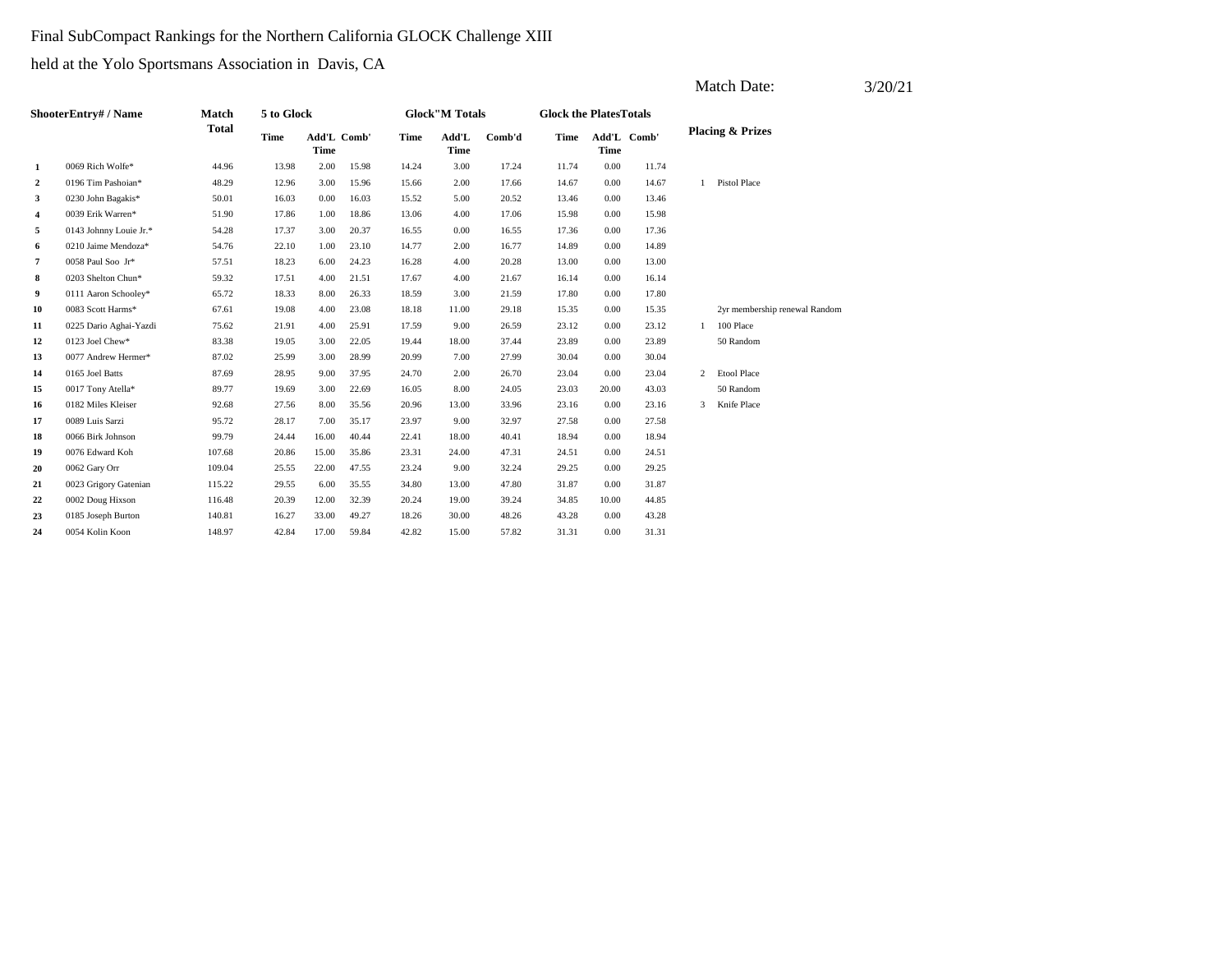Final Unlimited Rankings for the Northern California GLOCK Challenge XIII

held at the Yolo Sportsmans Association in Davis, CA

| ShooterEntry# / Name |                        | Match<br><b>Total</b> | 5 to Glock |                     |       | <b>Glock</b> "M Totals |               |        | <b>Glock the PlatesTotals</b> |       |             |                             |                               |
|----------------------|------------------------|-----------------------|------------|---------------------|-------|------------------------|---------------|--------|-------------------------------|-------|-------------|-----------------------------|-------------------------------|
|                      |                        |                       | Time       | Add'L Comb'<br>Time |       | Time                   | Add'L<br>Time | Comb'd | Time                          | Time  | Add'L Comb' | <b>Placing &amp; Prizes</b> |                               |
| $\mathbf{1}$         | 0064 Yilip Kang*       | 40.89                 | 13.38      | 4.00                | 17.38 | 11.50                  | 1.00          | 12.50  | 11.01                         | 0.00  | 11.01       | $\mathbf{1}$                | <b>Pistol Place</b>           |
| 1                    |                        | 40.89                 | 13.38      | 4.00                | 17.38 | 11.50                  | 1.00          | 12.50  | 11.01                         | 0.00  | 11.01       |                             | Pistol New Member Raffle      |
| $\boldsymbol{2}$     | 0198 Tim Pashoian*     | 42.45                 | 13.03      | 1.00                | 14.03 | 14.51                  | 2.00          | 16.51  | 11.91                         | 0.00  | 11.91       |                             |                               |
| 3                    | 0059 Paul Soo Jr*      | 44.68                 | 16.36      | 0.00                | 16.36 | 14.97                  | 1.00          | 15.97  | 12.35                         | 0.00  | 12.35       |                             |                               |
| 4                    | 0145 Johnny Louie Jr.* | 44.82                 | 14.63      | 1.00                | 15.63 | 14.14                  | 3.00          | 17.14  | 12.05                         | 0.00  | 12.05       |                             |                               |
| 5                    | 0072 Rich Wolfe*       | 47.65                 | 14.28      | 3.00                | 17.28 | 13.36                  | 3.00          | 16.36  | 14.01                         | 0.00  | 14.01       |                             |                               |
| 6                    | 0238 Aaron Schooley*   | 48.54                 | 15.65      | 1.00                | 16.65 | 16.28                  | 0.00          | 16.28  | 15.61                         | 0.00  | 15.61       |                             |                               |
| $\overline{7}$       | 0042 Erik Warren*      | 51.53                 | 15.27      | 1.00                | 16.27 | 12.71                  | 10.00         | 22.71  | 12.55                         | 0.00  | 12.55       |                             |                               |
| 8                    | 0213 Jaime Mendoza*    | 58.12                 | 18.75      | 1.00                | 19.75 | 15.11                  | 6.00          | 21.11  | 17.26                         | 0.00  | 17.26       |                             |                               |
| 9                    | 0085 Scott Harms*      | 59.51                 | 18.56      | 2.00                | 20.56 | 19.02                  | 3.00          | 22.02  | 16.93                         | 0.00  | 16.93       |                             | 2yr membership renewal Random |
| 10                   | 0178 Lyman Wong*       | 60.58                 | 15.60      | 10.00               | 25.60 | 15.15                  | 6.00          | 21.15  | 13.83                         | 0.00  | 13.83       |                             |                               |
| 11                   | 0115 Jules Vanfau      | 61.77                 | 18.42      | 5.00                | 23.42 | 20.29                  | 2.00          | 22.29  | 16.06                         | 0.00  | 16.06       | $\mathbf{1}$                | Pistol Place                  |
| 12                   | 0228 Dario Aghai-Yazdi | 62.07                 | 19.01      | 5.00                | 24.01 | 14.87                  | 6.00          | 20.87  | 17.19                         | 0.00  | 17.19       | $\overline{2}$              | 100 Place                     |
| 13                   | 0080 Andrew Hermer*    | 63.27                 | 23.18      | 1.00                | 24.18 | 19.63                  | 2.00          | 21.63  | 17.46                         | 0.00  | 17.46       |                             |                               |
| 14                   | 0258 Blake Bennett*    | 64.30                 | 16.52      | 10.00               | 26.52 | 13.61                  | 7.00          | 20.61  | 17.17                         | 0.00  | 17.17       |                             |                               |
| 15                   | 0177 Bryan Larson      | 69.26                 | 13.91      | 8.00                | 21.91 | 16.65                  | 12.00         | 28.65  | 18.70                         | 0.00  | 18.70       | $\overline{3}$              | 75 Place                      |
| 16                   | 0206 Shelton Chun*     | 75.42                 | 21.83      | 6.00                | 27.83 | 24.10                  | 6.00          | 30.10  | 17.49                         | 0.00  | 17.49       |                             |                               |
| 17                   | 0028 Ken Mejica        | 77.69                 | 22.42      | 5.00                | 27.42 | 22.87                  | 10.00         | 32.87  | 17.40                         | 0.00  | 17.40       |                             |                               |
| 18                   | 0019 Tony Atella*      | 86.09                 | 17.39      | 5.00                | 22.39 | 13.92                  | 12.00         | 25.92  | 17.78                         | 20.00 | 37.78       |                             |                               |
| 19                   | 0256 Jim Griffiths     | 88.46                 | 19.03      | 10.00               | 29.03 | 18.14                  | 11.00         | 29.14  | 20.29                         | 10.00 | 30.29       |                             |                               |
| 20                   | 0047 Bob Baker-Price   | 89.20                 | 18.58      | 19.00               | 37.58 | 21.03                  | 4.00          | 25.03  | 26.59                         | 0.00  | 26.59       |                             |                               |
| 21                   | 0024 Grigory Gatenian  | 89.72                 | 31.58      | 2.00                | 33.58 | 28.17                  | 2.00          | 30.17  | 25.97                         | 0.00  | 25.97       |                             |                               |
| 22                   | 0157 Gary Harder       | 92.35                 | 22.91      | 10.00               | 32.91 | 24.21                  | 9.00          | 33.21  | 26.23                         | 0.00  | 26.23       |                             |                               |
| 23                   | 0223 Scott Riddle      | 95.12                 | 32.12      | 3.00                | 35.12 | 25.98                  | 11.00         | 36.98  | 23.02                         | 0.00  | 23.02       |                             |                               |
| 24                   | 0148 Nathanael Jones   | 98.31                 | 27.91      | 10.00               | 37.91 | 31.33                  | 2.00          | 33.33  | 27.07                         | 0.00  | 27.07       |                             |                               |
| 25                   | 0016 Don Thomas        | 100.48                | 18.03      | 24.00               | 42.03 | 20.59                  | 14.00         | 34.59  | 23.86                         | 0.00  | 23.86       |                             |                               |
| 26                   | 0026 Gary Kim          | 112.33                | 24.27      | 25.00               | 49.27 | 22.94                  | 11.00         | 33.94  | 29.12                         | 0.00  | 29.12       |                             |                               |
| 27                   | 0108 John Hartsock     | 116.02                | 42.35      | 0.00                | 42.35 | 45.66                  | 1.00          | 46.66  | 27.01                         | 0.00  | 27.01       |                             |                               |
| 28                   | 0156 Mark Will         | 119.86                | 41.70      | 5.00                | 46.70 | 36.14                  | 1.00          | 37.14  | 36.02                         | 0.00  | 36.02       |                             |                               |
| 29                   | 0120 Bob Brack         | 122.03                | 14.89      | 28.00               | 42.89 | 15.35                  | 37.00         | 52.35  | 26.79                         | 0.00  | 26.79       |                             |                               |
| 30                   | 0055 Kolin Koon        | 136.81                | 57.25      | 2.00                | 59.25 | 41.84                  | 6.00          | 47.84  | 29.72                         | 0.00  | 29.72       |                             |                               |
| 31                   | 0220 Michelle Everett  | 142.43                | 20.16      | 36.00               | 56.16 | 18.12                  | 44.00         | 62.12  | 24.15                         | 0.00  | 24.15       |                             |                               |
| 32                   | 0160 Manuel Sarmiento  | 153.15                | 25.50      | 27.00               | 52.50 | 25.50                  | 42.00         | 67.50  | 33.15                         | 0.00  | 33.15       |                             |                               |
| 33                   | 0183 Miles Kleiser     | 160.14                | 21.34      | 71.00               | 92.34 | 36.06                  | 13.00         | 49.06  | 18.74                         | 0.00  | 18.74       |                             |                               |
| 34                   | 0096 Donald Scheppmann | 161.25                | 43.24      | 25.00               | 68.24 | 45.08                  | 7.00          | 52.08  | 40.93                         | 0.00  | 40.93       |                             |                               |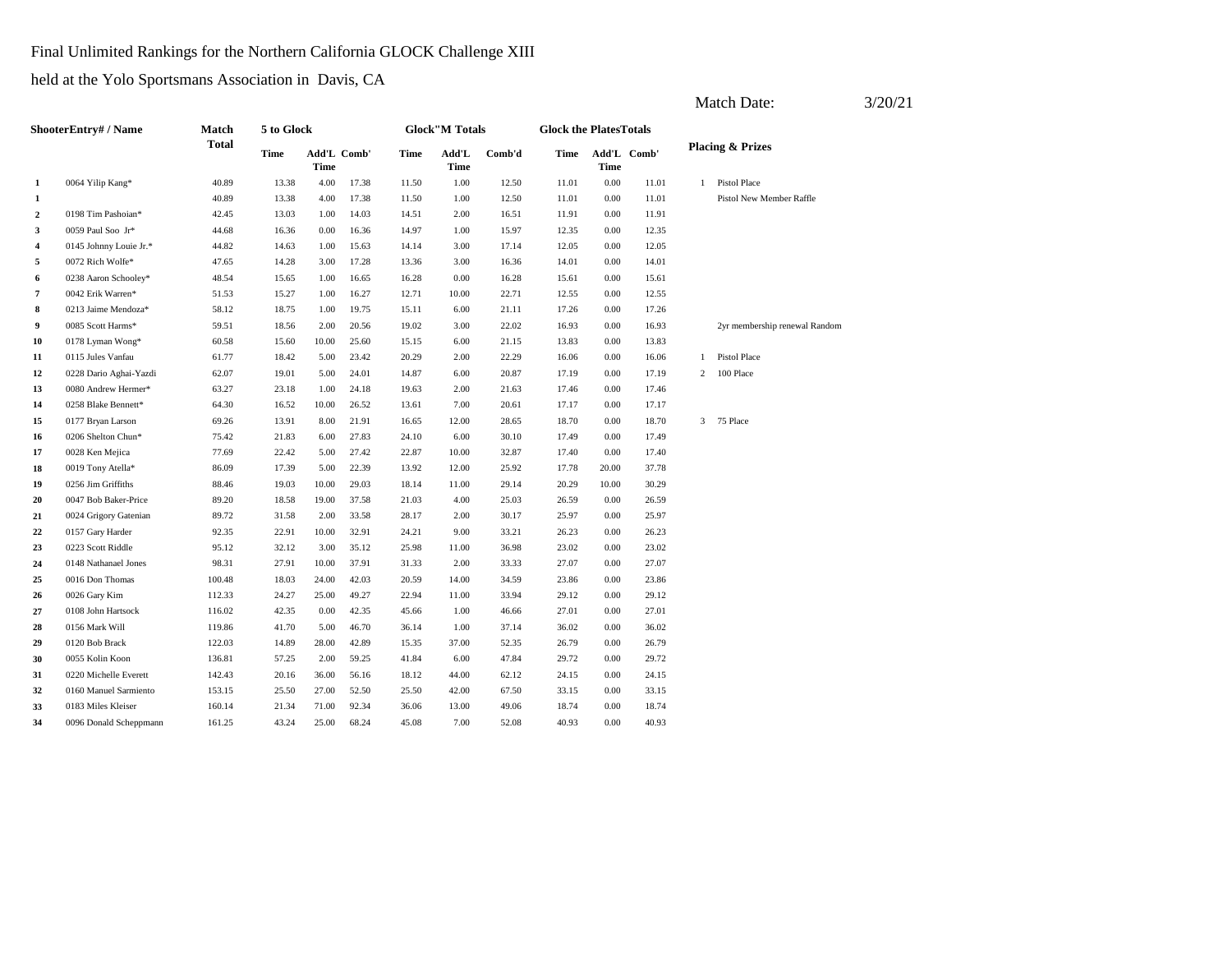| ShooterEntry# / Name |                      | Match<br><b>Total</b> | 5 to Glock                         |       |        | <b>Glock</b> "M Totals |       |        | <b>Glock the PlatesTotals</b> |        |             |                               |  |
|----------------------|----------------------|-----------------------|------------------------------------|-------|--------|------------------------|-------|--------|-------------------------------|--------|-------------|-------------------------------|--|
|                      |                      |                       | Time<br><b>Add'L Comb'</b><br>Time |       |        | Time                   |       | Comb'd | Time                          | Time   | Add'L Comb' | <b>Placing &amp; Prizes</b>   |  |
| 35                   | 0052 Sidney Thompson | 163.74                | 28.96                              | 23.00 | 51.96  | 28.44                  | 12.00 | 40.44  | 51.34                         | 20.00  | 71.34       |                               |  |
| 36                   | 0004 Nick Kim        | 177.91                | 32.87                              | 17.00 | 49.87  | 32.06                  | 23.00 | 55.06  | 52.98                         | 20.00  | 72.98       | 2yr membership renewal Random |  |
| 37                   | 0235 David Nidetz    | 205.22                | 18.50                              | 22.00 | 40.50  | 30.02                  | 33.00 | 63.02  | 41.70                         | 60.00  | 101.70      |                               |  |
| 38                   | 0008 Jon Darnell     | 250.05                | 31.18                              | 72.00 | 103.18 | 20.94                  | 78.00 | 98.94  | 47.93                         | 0.00   | 47.93       | 50 Random                     |  |
| 39                   | 0031 Matt Stahlecker | 411.59                | 28.53                              | 56.00 | 84.53  | 24.54                  | 43.00 | 67.54  | 99.52                         | 160.00 | 259.52      |                               |  |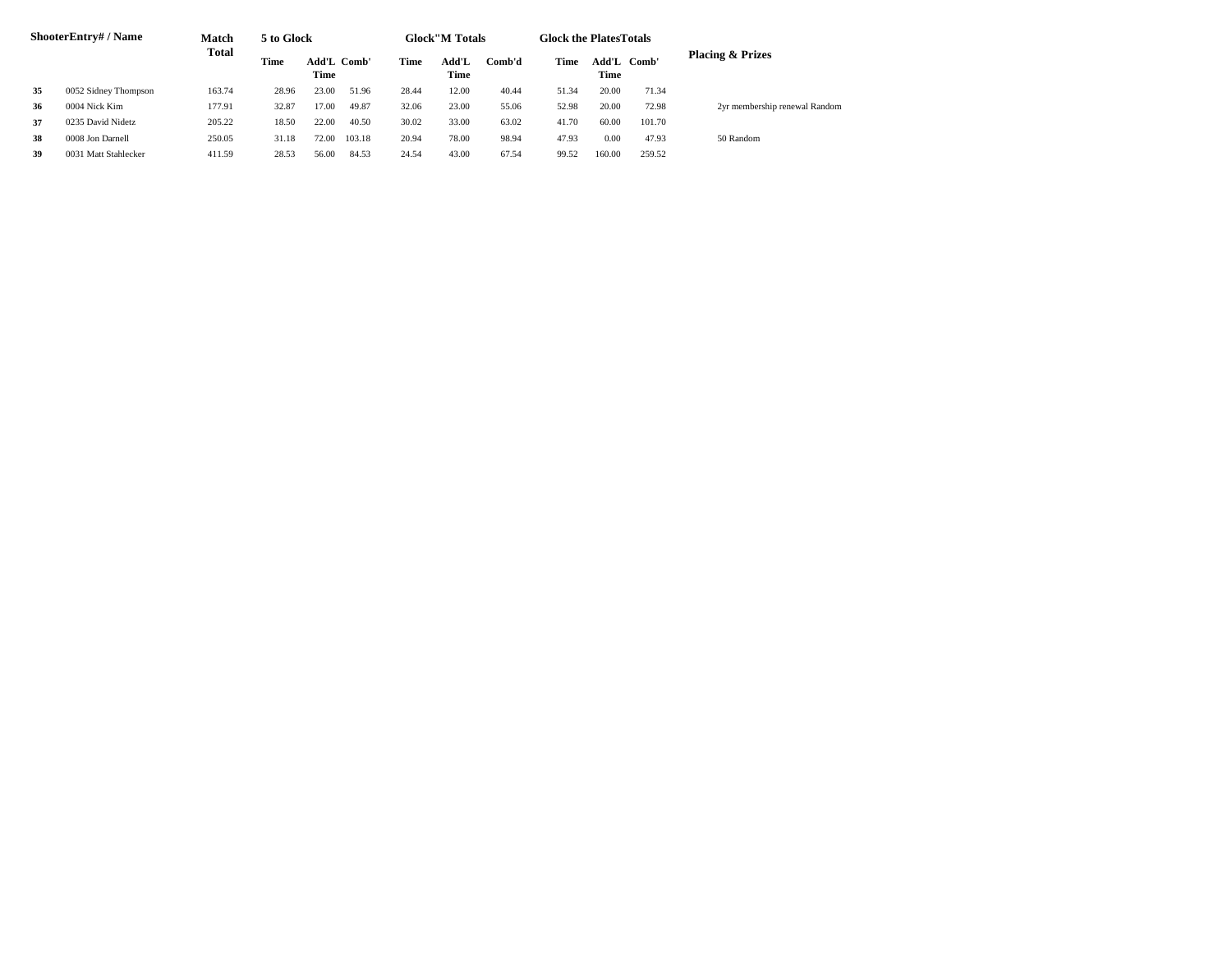#### **Final Team Rankings for the Northern California GLOCK Challenge XIII**

**held at the Yolo Sportsmans Association in Davis, CA**

| <b>Master Stock</b> |        |                             |                                              |  |  |  |  |  |  |  |  |
|---------------------|--------|-----------------------------|----------------------------------------------|--|--|--|--|--|--|--|--|
| <b>Standing</b>     | Score  | <b>Team Name</b>            | <b>Team Members</b>                          |  |  |  |  |  |  |  |  |
|                     |        |                             |                                              |  |  |  |  |  |  |  |  |
|                     | 199.69 | Alameda County United       | Jeff Reed*, Tim Pashoian*, Dave Brady*       |  |  |  |  |  |  |  |  |
|                     | 200.39 | Davis Street Operators      | Lyman Wong*, Tony Atella*, Johnny Louie Jr.* |  |  |  |  |  |  |  |  |
|                     | 301.31 | Captain Glock Memorial Team | Mike Hennigan*, Donald Hodges*, Paul Soo Jr* |  |  |  |  |  |  |  |  |